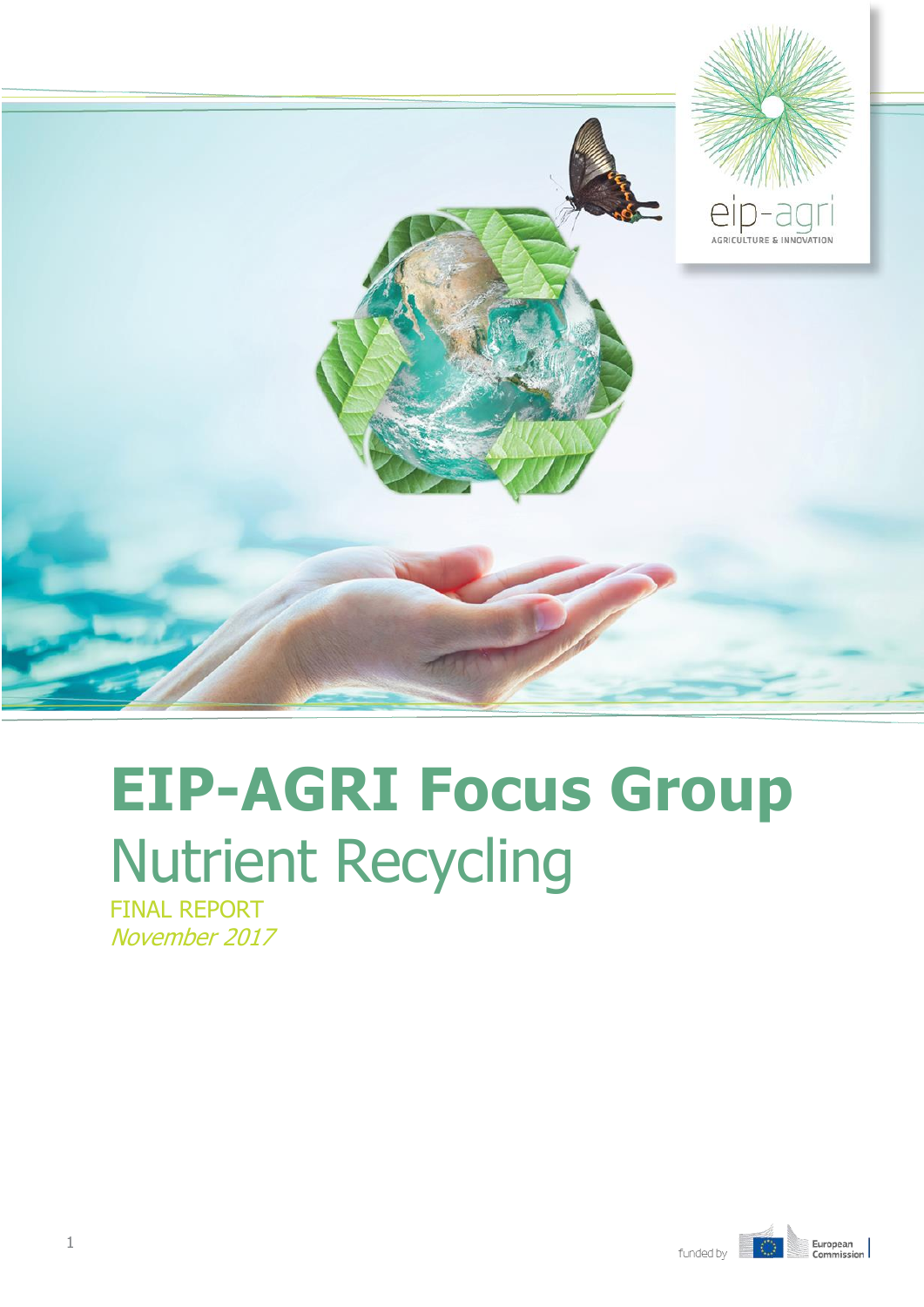

# <span id="page-1-0"></span>**Table of contents**

| 1.   |                                                                      |  |  |  |
|------|----------------------------------------------------------------------|--|--|--|
| 2.   |                                                                      |  |  |  |
| 2.1. |                                                                      |  |  |  |
| 2.2. | Reconnecting nutrient flows between livestock and plant production 5 |  |  |  |
| 2.3. |                                                                      |  |  |  |
| 3.   |                                                                      |  |  |  |
| 4.   |                                                                      |  |  |  |
| 4.1. |                                                                      |  |  |  |
| 4.2. |                                                                      |  |  |  |
| 4.3. |                                                                      |  |  |  |
| 4.4. |                                                                      |  |  |  |
| 5.   |                                                                      |  |  |  |
| 5.1. |                                                                      |  |  |  |
| 5.2. |                                                                      |  |  |  |
| 5.3. |                                                                      |  |  |  |
|      |                                                                      |  |  |  |
|      |                                                                      |  |  |  |
|      |                                                                      |  |  |  |
|      |                                                                      |  |  |  |
|      |                                                                      |  |  |  |
|      |                                                                      |  |  |  |

# <span id="page-1-1"></span>**List of abbreviations**

| AD          | Anaerobic Digestion             |
|-------------|---------------------------------|
| <b>CAP</b>  | Common Agricultural Policy      |
| <b>EOM</b>  | <b>Effective Organic Matter</b> |
| FG          | <b>Focus Group</b>              |
| <b>LCA</b>  | Life Cycle assessment           |
| <b>MFE</b>  | Mineral Fertiliser Equivalent   |
| <b>NIRS</b> | Near Infra-Red Spectroscopy     |
| <b>NUE</b>  | Nutrient Use Efficiency         |
| N/P ratio   | Nitrogen over Phosphorus ratio  |
| OG          | <b>Operational Group</b>        |
| <b>PSNT</b> | Pre-sidedress Nitrate Test      |
|             |                                 |

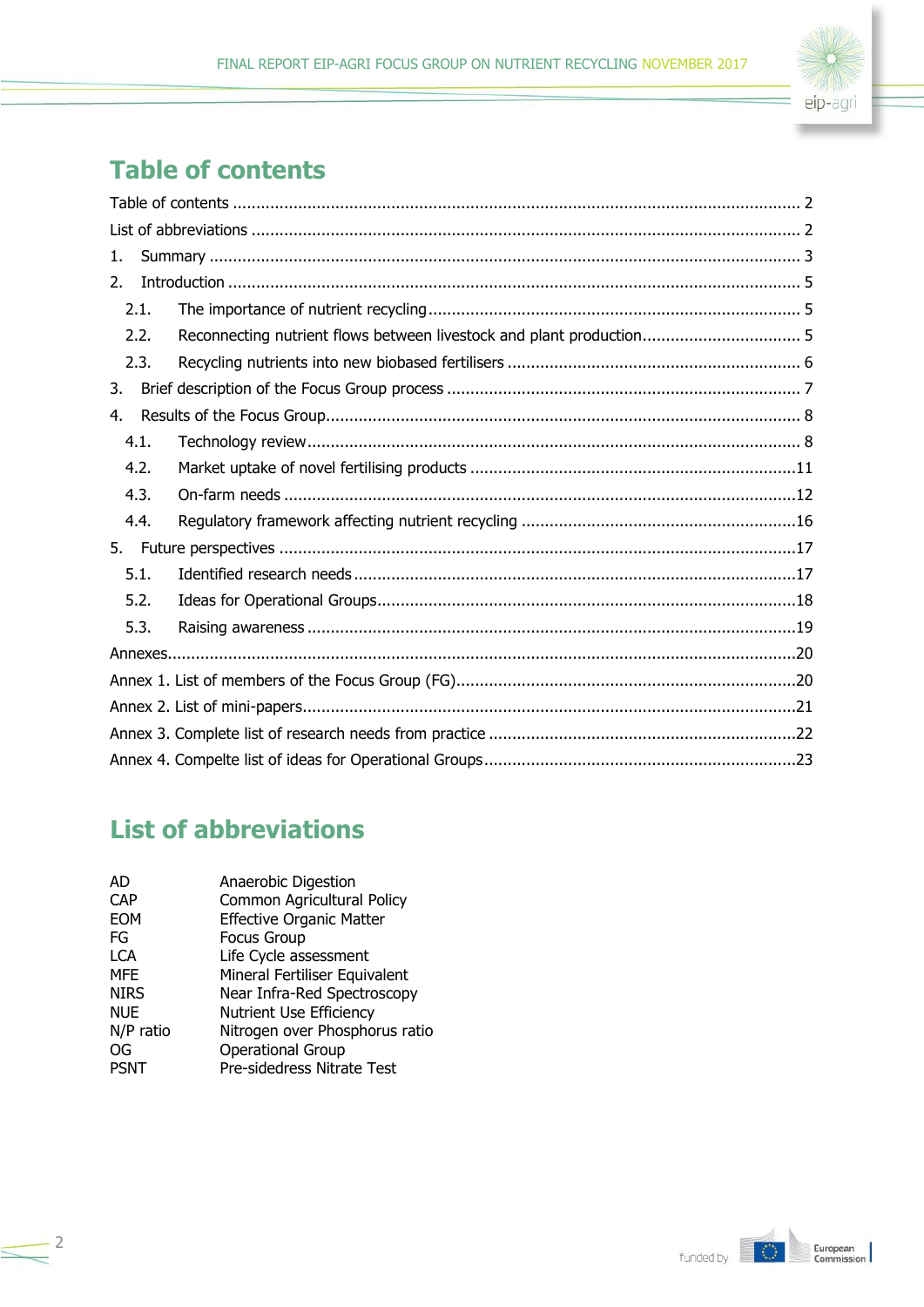

# <span id="page-2-0"></span>**1. Summary**

Mineral nutrients are vital for producing the food on our plates, as well as for a wide variety of other products and materials which we use every day. Agricultural intensification using mineral fertilisers has allowed the world to sustain population growth and prosperity. However, it is appearing increasingly self-evident that the upward spiral of population growth and dependency on fossil resources needs to be re-thought. More attention must be paid towards closing nutrient loops throughout the entire agrofood chain.

#### **The EIP-AGRI Focus Group (FG) on Nutrient Recycling worked on the following main issue "How to improve the agronomic use of recycled nutrients (N and P) from livestock manure and other organic sources?"**

The FG discussed the benefits and constraints of some **emerging technologies** that allow the recovery and re-use of nutrients. Over the last decade, anaerobic digestion has developed considerably throughout Europe, first focusing on the climate change abatement benefits of this renewable energy. But now, it also focuses more and more on the potential it holds for bringing recycled nutrients and organic carbon in the soil. In addition, downstream processing of manure, agro-residues and digestate has received increasing attention. The aim of such processes is to either mitigate environmental emissions (to avoid eutrophication) or to recover nutrients in more plant-available form. The list of existing treatment techniques is ever-expanding: mechanical separation, biological treatment, composting, drying, combustion/gasification/pyrolysis, membrane technology, ammonia stripping/scrubbing among others. This report touches on some of these techniques.

The FG identified **farmer acceptance and appreciation** as one of the key issues to foster the wider use of recycled nutrients in practice. To increase the adoption of organic waste processing technologies and the production of new types of biobased fertilisers on a large scale, a real understanding of the fertilisers market and the end-user (e.g. arable farmers, fruit or vegetable producers, etc.) requirements is needed. This also implies that the cost for new biobased fertilisers must be sufficiently competitive with respect to traditional mineral fertilisers, when considering elements such as: logistics (transport and application), nutrient content and plant availability, physical parameters (compatibility with handling and spreading equipment) and potential nuisances (odour, dust) for neighbours.

The **market uptake** needs to be driven from the demand side, not (or not solely) from pushing technologies that aim to recover nutrients from manure (and other organic sources) for example to resolve regional problems related to nutrient excesses. To expand the use of new products, "trust" is needed all along the value chain: farmers should know the effects and results of the biobased fertiliser and the food industry needs to be sure as well that this can be safe and environmentally friendly. A more open market development is necessary with a level-playing field between products from fossil and biobased resources.

The ambition towards nutrient recycling lies not only in the technologies for producing biobased fertilisers, but also in a better understanding and managing nutrients at the farm which requires **practical tools and practices**. These on-farm tools may involve the assessment of the composition of the fertilisers (e.g. N/P ratio), the release pattern of nitrogen from biobased fertilisers, the emission of ammonia, etc. Also the **contribution of biobased fertilisers to the soil organic matter** must not be ignored. The challenge is that nutrients contained within a biobased fertiliser have more complex dynamics, making their release more difficult to predict and plan than mineral fertilisers. The FG suggests to distinguish 'organic soil improvers' and 'biobased fertilisers' based on the ratios EOM/mineral N and EOM/P2O5. (EOM= Effective Organic Matter)

**Regulatory frameworks** at EU and regional/national level play a vital role as drivers or restraints on developing more optimal nutrient recycling strategies. It is expected that the new EU fertiliser regulations included in the Circular Economy package<sup>1</sup> will improve the utilisation of biobased fertilisers. In addition to a concise overview of the most relevant legal frameworks at the EU level, the Focus Group

-

<sup>1</sup> **<http://eur-lex.europa.eu/legal-content/EN/TXT/?uri=CELEX:52015DC0614>**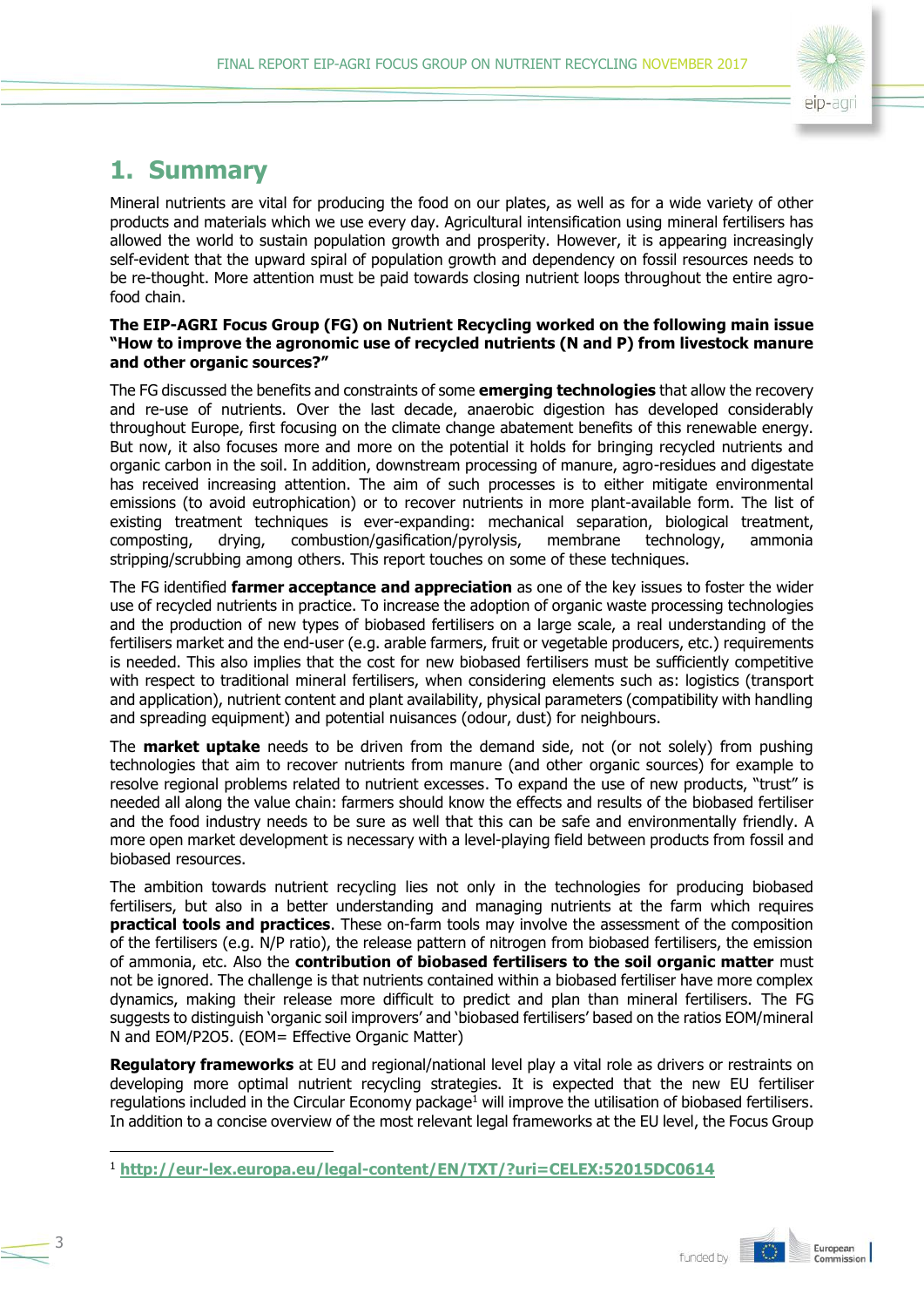

identified possible policy measures for further discussion and debate, such as financial incentives, environmental taxation schemes, labelling obligations and possible incentives under the CAP.

The FG identified **gaps in existing knowledge** which require further attention:

- develop and adopt specific LCA and environmental risk assessment methodologies for agricultural systems as the current methods were designed particularly for industrial processes;
- devise a standard way of assessing nutrient use efficiency of fertilising products, including metaanalysis of existing data and reports;
- focus on organic contaminants in some of the recovery pathways, like impacts of organic components on soil ecology and on food safety and how to improve the processing to treat these contaminants;
- better understand the perception and acceptance of recycled nutrients throughout the food production value chain through social sciences;
- use remote sensing tools and practices to get a better understanding and matching of fertilisation with crop requirements;
- explore practical tools that can be applied on-farm (farm-scale recovery, measurements, application equipment,…);
- study the transition from raw bulk products containing nutrients in variable concentrations and ratios towards tailor-made fertilisers with desired and well-known formulated compositions.

Finally, the FG also made some suggestions for EIP-AGRI **Operational Group projects** that address some of these research needs yet also go further towards demonstrating concrete solutions:

- test nutrient circular economy technologies such as low ammonia (NH3) emission techniques while involving the whole value chain to highlight the improvements in terms of sustainability;
- demonstrate how tailor-made biobased fertilisers match plant requirements;
- integration of nutrient management in certifying schemes to create transparency and trust;
- development or adaptation of cooperation business models to improve the production and marketing of tailor- made fertilisers;
- exchange of information between farms on the use of biobased fertilisers, including nutrient and carbon behaviour in the soil.

In all such proposals the involvement of as many farmers as possible is considered key.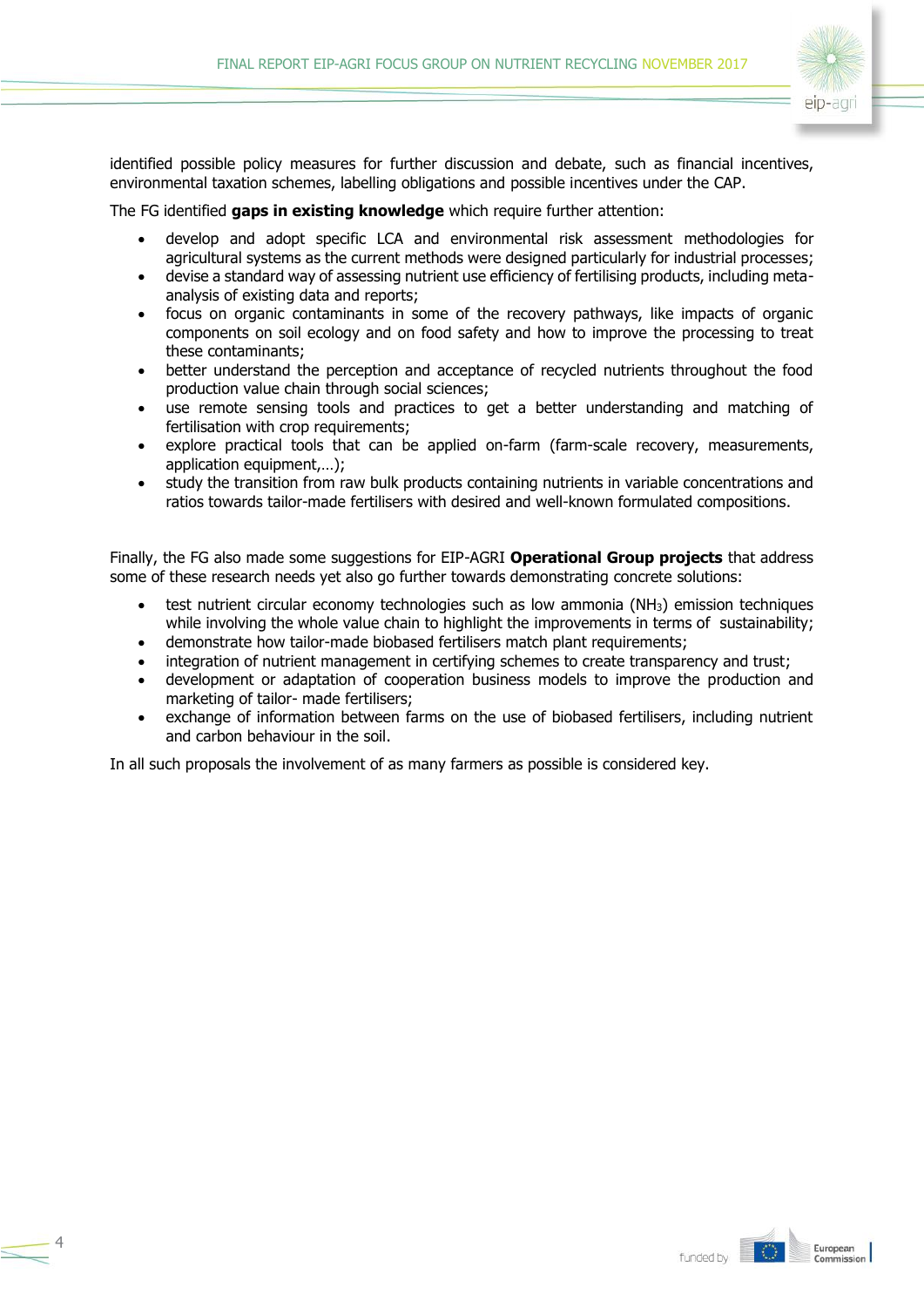

# <span id="page-4-0"></span>**2. Introduction**

5

# <span id="page-4-1"></span>**2.1. The importance of nutrient recycling**

Crops require more than sunlight or water alone in order to flourish – they also require a good and balanced supply of essential minerals. In the past, the production of mineral fertilisers from rock deposits (Phosphorus: P) and based on fossil energy (Nitrogen: N) have enabled food security and access to sufficient food for the World's growing global population. Nonetheless, in the future we need to progressively focus on recycling resources instead of consuming non-renewable ones.

The production and transport of mineral fertilisers require significant amounts of fossil energy. Worldwide the production of reactive ammonium (NH<sub>4</sub>) through the extraction of unreactive atmospheric nitrogen gas (N2) uses more or less 2% of world's total energy consumption, and this is not sustainable.

The dependency of agriculture on fossil-based mineral fertilisers (especially N, P, and Potassium: K) must be regarded as a very serious threat to future food security. Furthermore, estimates of remaining phosphorus reserves are highly uncertain. Based on population growth and future demand for nutrients, the scarcity of phosphorus at a global level and the absence of geological reserves on the European continent mean that this a future threat requires much attention. For these reasons, the European Commission (EC) has placed phosphate rock on the list of Critical Raw Materials (CRMs). These CRMs are materials with a high economic importance to the European Union (EU) which also have a high risk associated with their supply. European agriculture therefore needs to progress towards more closed loops concerning the provision of nutrients. This can be envisaged both within the agricultural sector and the mineral fertiliser industry where recycled nutrients can be used as input. It must not be forgotten that nutrient recycling can allow farmers to be less dependent on imported and purchased fertilisers and so less exposed to price variations or supply issues. Nutrient recycling can also create rural jobs in processing, marketing and distribution of recycled nutrient products.

# <span id="page-4-2"></span>**2.2. Reconnecting nutrient flows between livestock and plant production**

Throughout the last century, the two conventional pillars of agriculture - plant production and livestock production - each intensified independently from one another. To obtain the highest possible productivity and economic efficiency, plant production increasingly required nutrients in directly available mineral form whereas animal production increased in concentrated areas.

From a nutrient perspective, this division implied an increasing need for chemical fertilisers even though substantial local surpluses in animal manure were being produced at the same time.

In recent years, the idea has taken root that in order to reconnect nutrient flows between plant production and livestock production there is a need to invest in agro-industrial processes. These processes can contribute to the recycling of nutrients from organic flows as biobased fertilisers which leads to higher nutrient use efficiency (NUE). Increased efficiency within an individual agricultural system will also result in reduced dependency on external energy and nutrients. This approach calls for agro-processing as a third pillar, agro-residue processing and upcycling in particular (see Figure 1).

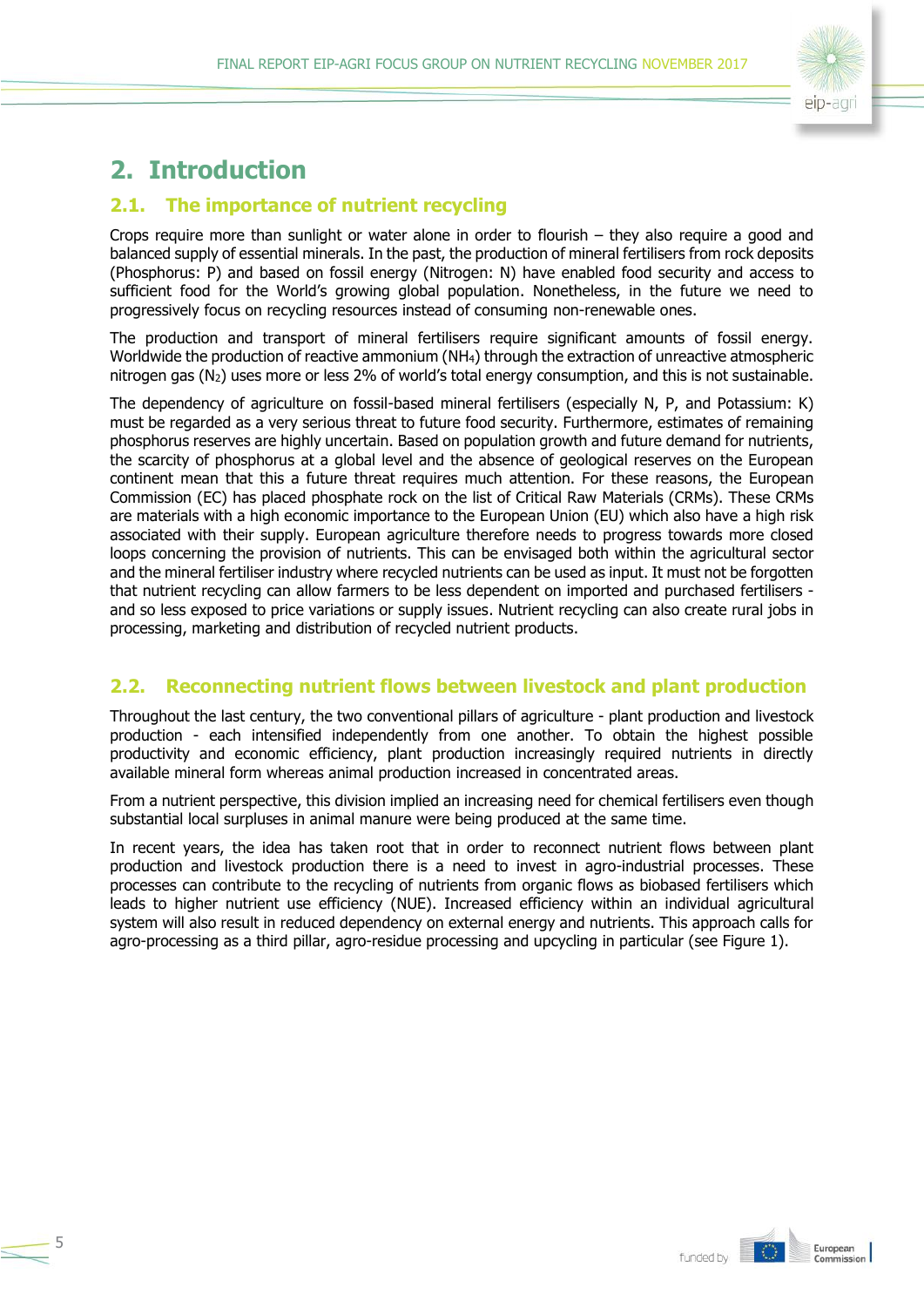



# <span id="page-5-0"></span>**2.3. Recycling nutrients into new biobased fertilisers**

6

"Biobased fertilisers" are defined as organic or organo-mineral fertiliser products derived from renewable biomass-related resources rather than synthetic products which require fossil resources for their production. There is a rapidly growing interest in recycling nutrients from organic sources in order to achieve a higher economic and practical value. Nonetheless, there are technical issues that need to be addressed:

- Biological systems and resulting organic streams are prone to **variability** and potentially also **instability**. To move forward, biobased fertilisers will need to be reliable and predictable.
- **Field scale experience** of new biobased fertilisers to amend or replace mineral fertilisers based on fossil resources is widespread yet scattered and fragmented. There is a need at regional and European level to obtain a clearer overview of emerging (yet-to-be-proven) as well as validated practices in recycled nutrients.
- **Independent analytical assessment and quality assurances** are required for endusers (e.g. arable farmers, fruit or vegetable producers, etc.) to switch with confidence to such new products. For this, end-users must be reassured on the two following elements in equal measure: (i) nutrient use efficiency (NUE) of recycled nutrients, as these are often derived from organic sources and are generally still perceived to have lower plant availability than their mineral fertiliser counterparts; (ii) the absence of undesired compounds or agents (weed seeds, pathogens, heavy metals, organic contaminants such as pharmaceuticals, etc.).
- **Awareness and confidence** in recycled products needs direct communication and interaction with end-users, as well as consumers or rural residents to explain the new fertilisation policy. Fertilisation advice given by agricultural advisors will need to be adapted to take into consideration new products if and when they meet quality and stability standards.



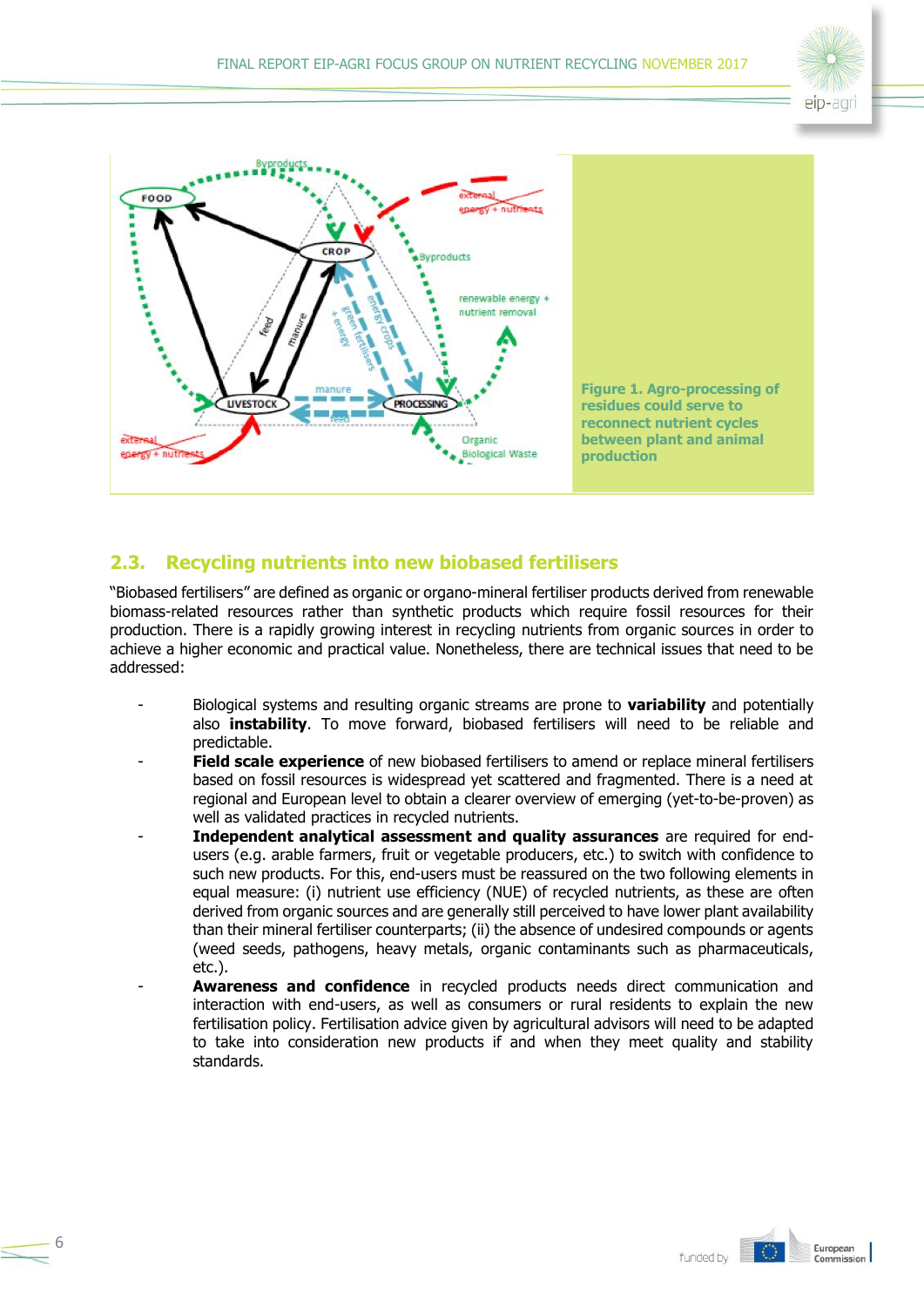

# <span id="page-6-0"></span>**3. Brief description of the Focus Group process**

To investigate the possibilities of closing nutrient loops within European agriculture, the European Commission (DG AGRI) initiated a dedicated EIP-AGRI Focus Group (FG) on Nutrient Recycling. The FG aimed at answering the following question: "How to improve the agronomic use of recycled nutrients (N and P) from livestock manure and other organic sources?". This central question has both an agronomic and an environmental side to it; inefficient use of nutrients can lead to reduced yield as well as nutrient loss to the environment, leading to eutrophication.

The FG on nutrient recycling had the following specific tasks:

7

- Identify relevant techniques (e.g. composting, bio-digestion, etc.) to process livestock manure and other organic sources and assess the agronomic and environmental value of the derived products (e.g. nutrient availability, quality, impact on soils, contaminants, etc.).
- Contextually, identify tools and instruments to help farmers to measure the nutrient content (and availability for crops) and recommendations for the application of these products.
- Analyse economic and technical factors (e.g. livestock management practices, sanitary aspects, etc.) that stimulate or limit the use of these products in agriculture and indicate how to address them exploring the role of innovation and knowledge transfer.
- Illustrate possible strategies to adapt derived products to market demands (e.g. development of quality standards) and successful business cases that exist at farm level, local and regional scale.
- Identify research needs from practice, possible gaps in technical knowledge, and further research work to address them.
- Suggest innovative solutions and provide ideas for EIP-AGRI Operational Groups and other innovative projects.

This report is a compilation of insights gained from the two meetings of the FG experts which took place in 2016 (in Stockholm, Sweden and Leuven, Belgium). Starting from an initial discussion, 8 mini-papers (**[see annex 2](#page-20-0)**) were drafted on subjects covering: (i) product assessment of recovered nutrients including environmental aspects concerned with recovery processes and recovered products; (ii) techniques and (management) strategies which can be adopted at farm-scale; and (iii) regulatory aspects which, to a large extent, shape and determine the drive forwards. The mini-papers also include recommendations for research needs and suggestions for EIP-AGRI Operational Groups (OGs). OGs are innovative projects receiving financial and organisational support via the EU rural development policy to develop and implement new agricultural strategies, processes and products.

The published mini-papers, a factsheet, a presentation and other documents produced by this FG can be found at:<https://ec.europa.eu/eip/agriculture/en/content/nutrient-recycling>

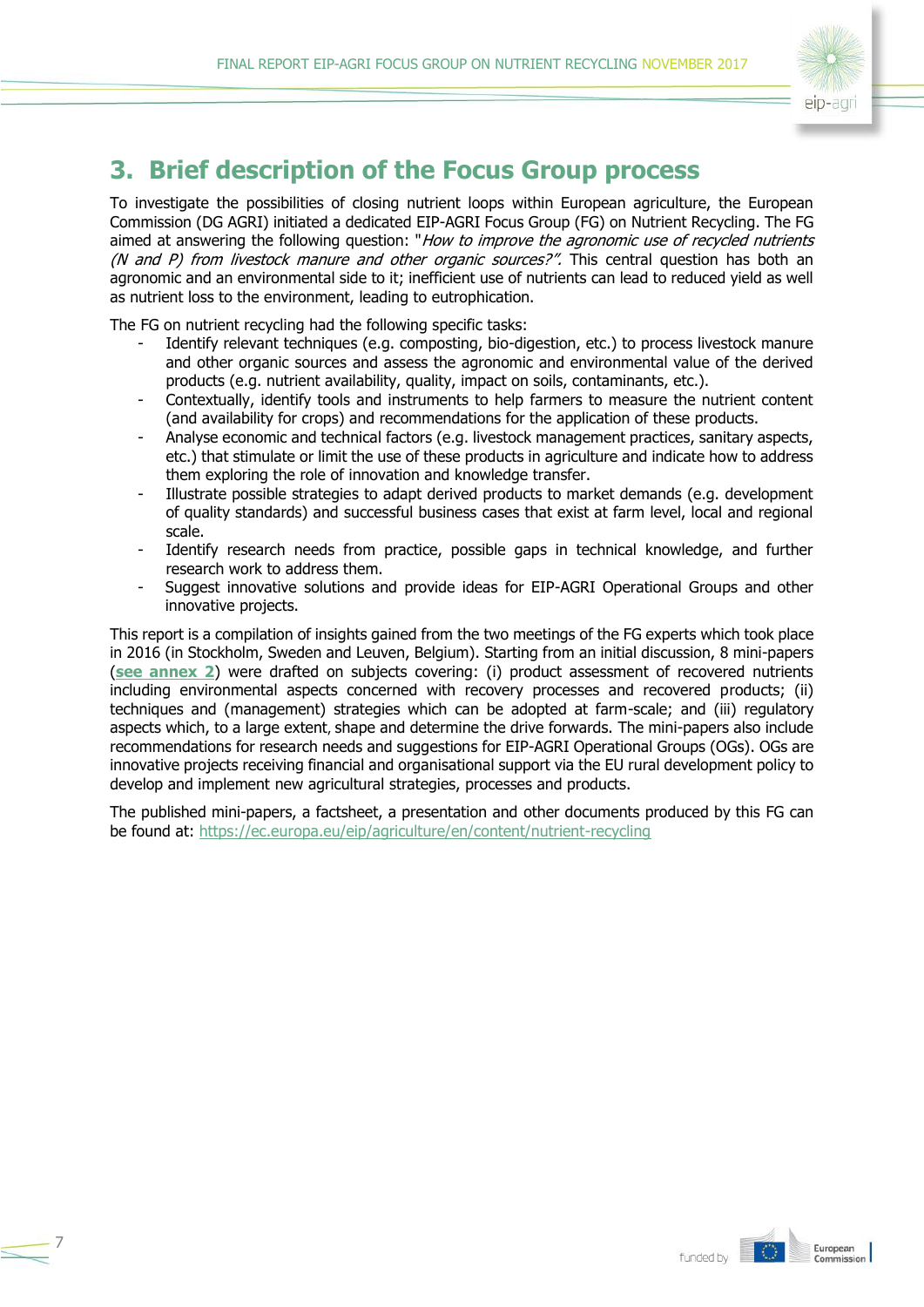

# <span id="page-7-0"></span>**4. Results of the Focus Group**

### <span id="page-7-1"></span>**4.1. Technology review**

There are many marketable or near-to-marketable techniques in Europe for nutrient recycling. The main techniques and their advantages and disadvantages are listed below. A more complete overview can be found in mini-paper 1 (Fangueiro et al.). This technology overview describes the context as well as some of the main issues related with the potential and possible drawbacks of these techniques.

#### **Anaerobic digestion (AD)**

The production of biogas from biomass as a renewable alternative to natural gas is achieved via anaerobic digestion. The AD process not only produces renewable energy, the processed biomass can also help soil fertility e.g. conversion of the organic carbon to a stable form which will persist in the soil. It also has other advantages, such as increasing soil organic carbon in the soil, being a carbon sink, as mentioned in the abatement of climate change objectives by the COP-21 Paris Agreement. For example, the '4 pour mille' initiative launched by France promotes the annual increase of soil organic carbon by 0.4% per year as a means to stock and sequester  $CO<sub>2</sub>$  capture by plant biomass [\(www.4p1000.org\)](http://www.4p1000.org/).

Manures are often anaerobically digested, mixed with other organic waste with a higher biomethane potential and more optimal C/N ratio: green waste, food industry by-products, household separated organic waste. Co-digestion of manure with other substrates enables better biogas production and more stable reactor operations as well as more optimal economics. AD can now be considered as a key technology in the nutrient recovery value chain. This is due to its ability to mineralise organic substrates so that the nutrients (N, P and others) contained within them can be more easily taken up by plants. This implies that digestate and derived products can be more suitable as fertilisers than the raw resources from which they originated (such as sludges, slurries, biowastes, etc.). Nonetheless, varying input sources can lead to large differences in digestate composition between biogas installations as well as digestate outputs with different and unpredictable composition at each single biogas plant. However, farmers require homogeneous and "predictable" mineral nutrients, as is commonly the case in synthetic mineral fertilisers, so biogas plant owners may need to address this constraint.

### **Biological treatment (e.g. nitrification/denitrification)**

In European regions which have an excess of manure, the removal of excess nitrogen is considered a cost-efficient technique to tackle the environmental problems related to this regional surplus. The process used is first converting the manure to nitrate-nitrogen (NO3) via 'nitrifying bacteria' and then subsequently converted this to inert nitrogen gas  $(N_2)$  via 'denitrifying bacteria'. This allows industrialised livestock farms to be more sustainable by avoiding eutrophication caused by regional concentration of livestock production. Nonetheless, the current trend is to consider 'destruction' of mineral nutrients into inert nitrogen gas. However this is seen more as a transition-technology where Europe should tentatively move towards more recovery.

#### **Mechanical separation into solid and liquid fractions**

This consists in the separation of manure or digestate in a solid fraction with a higher organic matter and P content and a liquid fraction with a higher mineral N and K content. The liquid fraction usually has a higher ratio of mineral N over total N which implies a higher direct plant availability compared to raw unseparated digestate or animal slurries. On the other hand, as P is less soluble, it tends to end up predominantly in the solid fraction. This results in different N/P ratios in the two fractions compared to the unseparated digestate or slurry. Considering crop requirements and fertilisation management, the liquid fractions that have a high mineral N over total N as well as high N over P are considered better fertilising products than manure or digestate in their raw unprocessed form. However, the separation efficiency and subsequent division of P and N, depends on the ingoing raw manure or digestate which are subject to variability. This means that here as well, product homogeneity may become a key issue to address in future research.

#### **Drying**

Drying of manure or digestate, then simple mechanical processing such as granulation and blending with other products can meet specific crop needs because of a more optimal micro and macro nutrient





8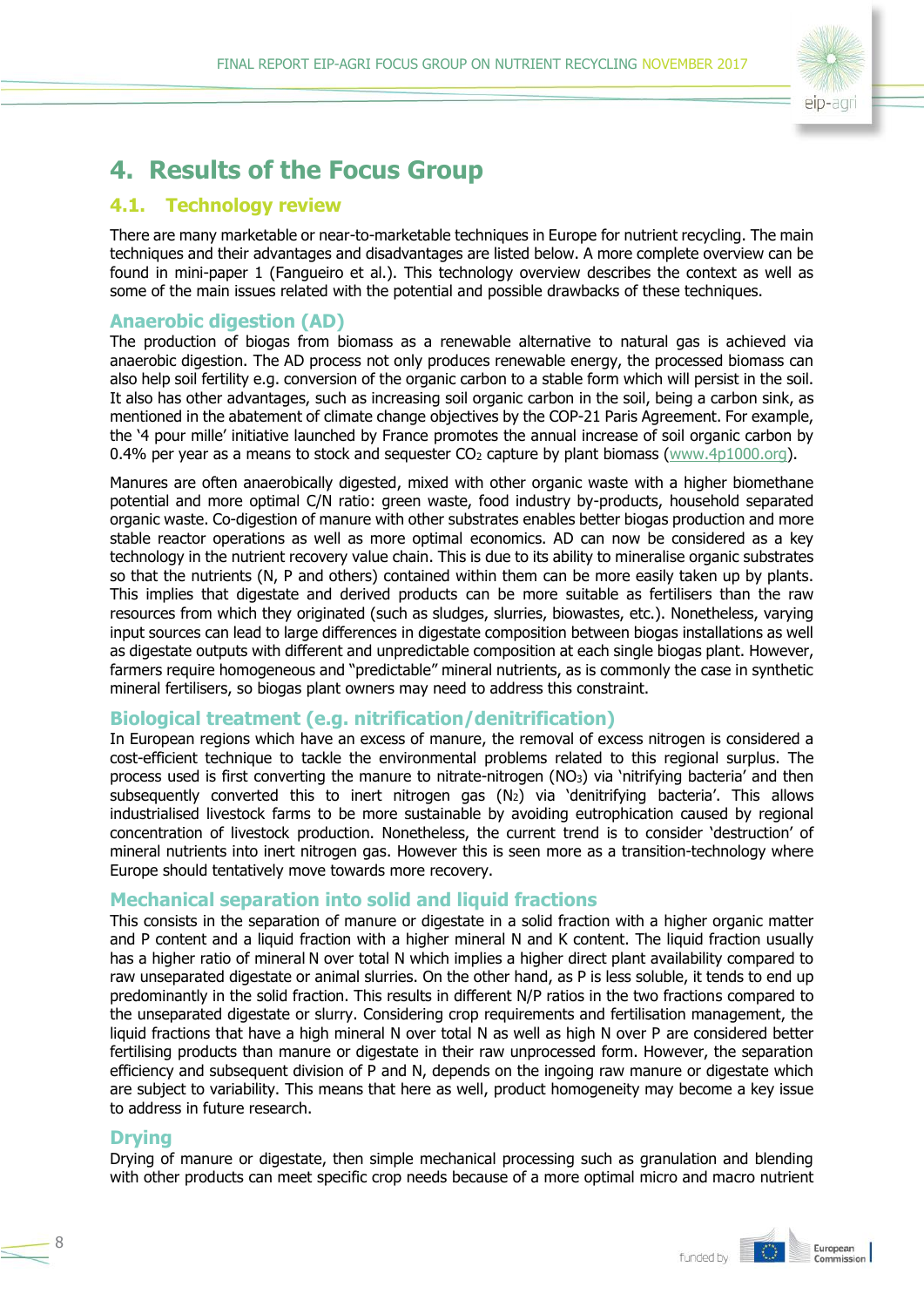

composition. It enables manure to be converted into recycled nutrient products whilst conserving the organic carbon so it can be returned to the soil. The disadvantage is the energy cost of drying, which is often prohibitive. The business case around manure/digestate drying therefore only makes sense if there is access to sufficient renewable heat. For example, the **French pig farm cooperative COOPERL** recycles around 400 000 tonnes of pig manure by anaerobic digestion (often combined with on-farm biological treatment) followed by centralised drying and granulation of the digestate at their meat processing factory which has waste heat energy available for drying from incineration of animal by products.

In Flanders (Belgium), most biogas plants have a drier running on the cogenerated heat from CHP power production from the biogas. The dried and hygienised\* product (\*legally: at least 70°C for at least 1h) are then exported from Flanders, a surplus region, to regions in Northern-France and Western-Germany which are in demand for nutrients. In addition to hygienisation, the drying process also has the advantage of reducing the mass requiring transport.

### **Combustion /gasification of chicken litter**

Unlike most manures, chicken litter has a high calorific value. Hundreds of thousands of tonnes are currently combusted for renewable energy production with the resulting ash being sold as a quality P-K fertiliser.

**The gasification plant in Moerdijk (Netherlands) processes one third of all poultry manure produced in the Netherlands, generating 285 000 MWh of renewable electricity each year. The** ashes are used as a secondary resource for the production of P-fertilisers. The Moerdijk facility was an initiative of 600 poultry farmers and has been in operation since 2008, processing 430 000 tons of poultry manure each year.

Similarly, the Fibrophos plant in the UK processes 800 000 tonnes per year of poultry manure  $\overline{\mathbf{z}}$  into renewable energy. Although this is advantages for the circular economy, certain regions and countries have banned the combustion of manure (e.g. Flanders, Belgium). Their argument is that through the process, valuable nitrogen is destroyed or lost whereas poultry manure can already be sold on the international market in its crude form in which then NPK and organic carbon are preserved for agricultural use.

### **Pyrolysis and the production of biochar**

The word "biochar" is a combination of "bio-" as in "biomass" and "char" as in "charcoal". It is obtained by charring/pyrolysing plant or animal biomass, via a process of heating it in the absence of oxygen. There are currently processes on the market which enable energy-neutral processing of pig manure or other manure to biochar. This is a stable recycled nutrient which is beneficial for the soil, containing P, K, micronutrients and stable carbon which can be applied to the soil.

Cases are also being advocated for so-called 'animal bone char' which uses slaughterhouse animal by-products as an input. The resulting bone char is rich in P and was promoted in the EU project Refertil (**[www.refertil.info](http://www.refertil.info/)**).

Other experts argue however that certain environmental problems in soil chemistry related to the use of charred products have been underestimated in the past and need to be further studied.

#### **Membrane and ultrafiltration techniques**

 $\mathsf{C}$ 

Membrane cascades, ending in ultrafiltration or reversed osmosis allow for suspended particles to be filtered out and for mineral nutrients in the form of dissolved salts (mostly N and/or K) to be further concentrated. Reversed osmosis as a final step in the membrane cascade also results in ultra-pure water which could be recycled and re-used. This type of technology allows the production of mineral concentrates, although the concentrations are not as high as in synthetic mineral fertilisers. Also, the use of membranes in the farm environment has encountered operational issues related to (bio-) fouling and clogging of membrane pores leading to loss of performance and (in such cases) excessive



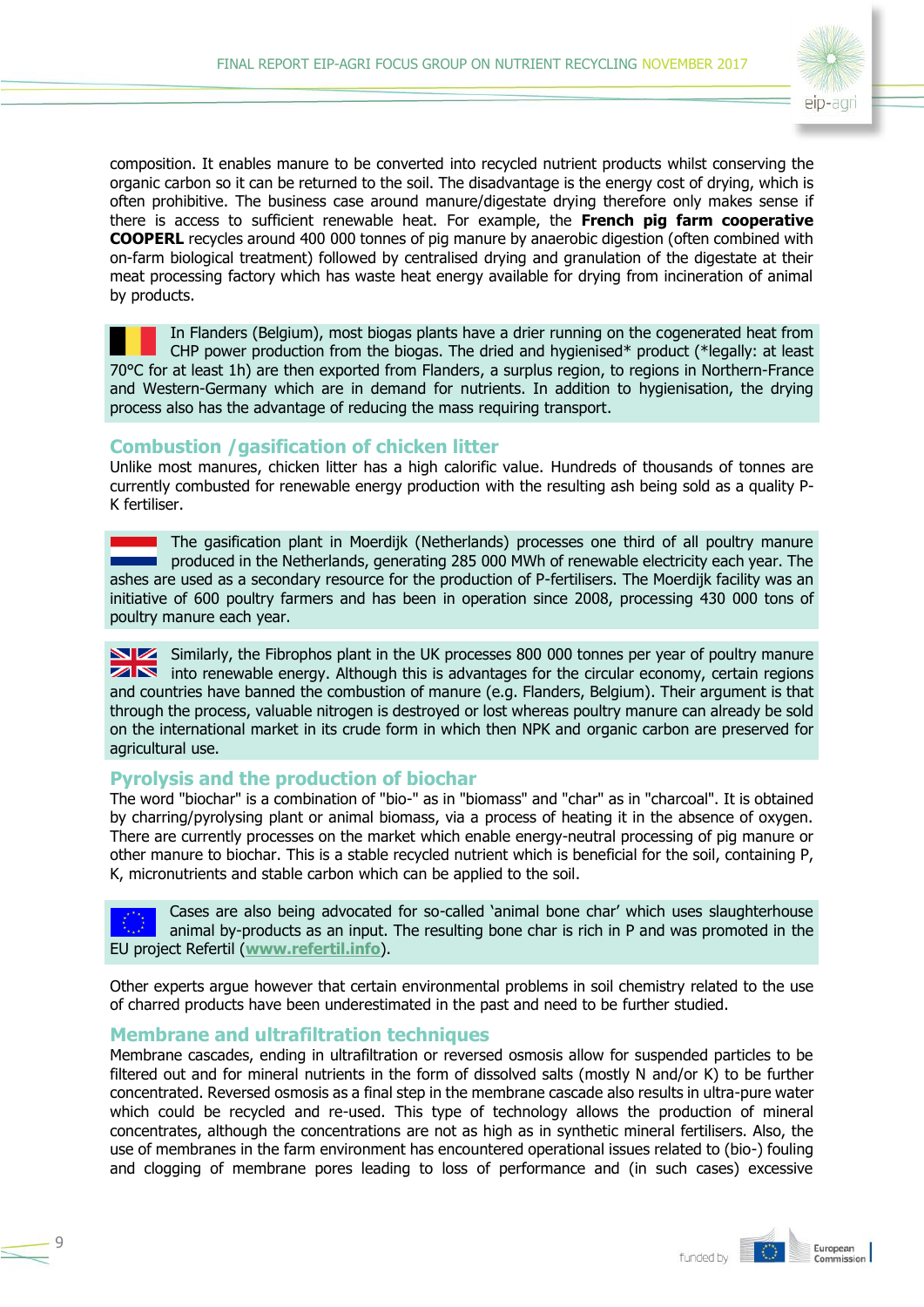

operational costs. New developments are underway to tackle these negative effects, nonetheless it has proven to be challenging to introduce membrane technology in farming environments.

#### **Ammonia stripping & scrubbing**

The chemical equilibrium between water soluble ammonium ( $NH<sub>4</sub>$ +) and its volatile counterpart ammonia (NH3) is determined almost entirely by temperature and pH. Concretely, by increasing pH and temperature, ammonium can be driven out in the form of gaseous ammonia. Passing the air saturated with ammonia through an acidic scrubber system then recaptures the nitrogen as soluble ammonium. Depending on which counter acid is used in the scrubber (e.g. sulphuric acid, nitric acid) a pure ammonium sulphate (NH<sub>4</sub>SO<sub>4</sub>) or ammonium nitrate (NH<sub>4</sub>NO<sub>3</sub>) mineral fertiliser product can be obtained. The resulting products consist entirely out of mineral nitrogen and therefore have 100% nitrogen use efficiency (NUE), similar to synthetic fertilisers. Both nitrogen and sulphur (S) are plant essential nutrients, so the scrubber water in the form of NH<sub>4</sub>SO<sub>4</sub> also provides the farmer with a good source of mineral S. Nonetheless, the ratio N/S found in the scrubber fluid can differ from the actual N/S ratio required for the crop which could therefore lead to S over-fertilisation. This constraint is not encountered when working with NH<sub>4</sub>NO<sub>3</sub> scrubber waters.

#### **Acidification**

Acidification of slurries and digestate is not a nutrient recovery technique as such but is promoted in some EU member states as a mitigating measure to reduce ammonia emissions related to manure/digestate management. Those in favour of acidification argue that it improves manure storage and stabilisation and enables a better return of nitrogen to crops when manure is spread, so improving nutrient use efficiency of the manure. A point of attention when using acidification is the type of acid used: when using sulphuric acid, it is important to avoid anaerobic microbial formation of hydrogen sulfide (H2S) in storage afterwards. Hydrogen sulphide is not only odorous (smell of rotten eggs) and can cause nuisance as a result, but this product is also very toxic and even lethal at low concentrations when inhaled. Therefore, strict operational guidelines must be followed. The disadvantage of the acidification of manure is the loss of buffering capacity which is present in the raw manure and digestate in the form of free carbonates. Acidification will decrease the liming capacity of such products and convert the carbonates to CO2, releasing them to the atmosphere.

#### **Composting**

Composting is one of the oldest techniques in the book to create a more stable and hygienic product. Stability and hygienisation are essential for recycling minerals from complex and variable organic products such as biowastes. These organic products tend to function more as soil enhancers, containing higher organic carbon load as well as P which can be considered more slow-release. Product quality when working from biowastes is of major concern for the end-user, which implies that sound quality assessment protocols need to be in place, preferably audited and controlled by independent auditing and certifying entities. The natural heat released during composting also results in "biothermal drying" reducing the water content and so making the product more transportable.

#### **Algae cultivation**

Algal technology has been receiving increasing attention. The process is to biologically accumulate and retrieve nutrients from complex liquid waste water-streams. Algal biomass can subsequently serve different purposes – both in bulk as in fine chemical applications. This can be for example for animal feed or renewable energy but also for example for the recovery of colorants (e.g. fycocyanin via Spirulina).

#### **Phosphorus precipitation**

P in liquid streams (such as wastewaters or liquid fractions) can be retrieved in purified form by selective precipitation processes. Most known target precipitates are struvite (MgNH4PO4) and calcium-phosphate (CaPO4). In the potato processing industry, struvite reactors have found progressive market uptake whereas in other sectors (such as manure processing) development of recovery techniques for calcium phosphate have seemed to gain momentum in recent years.



10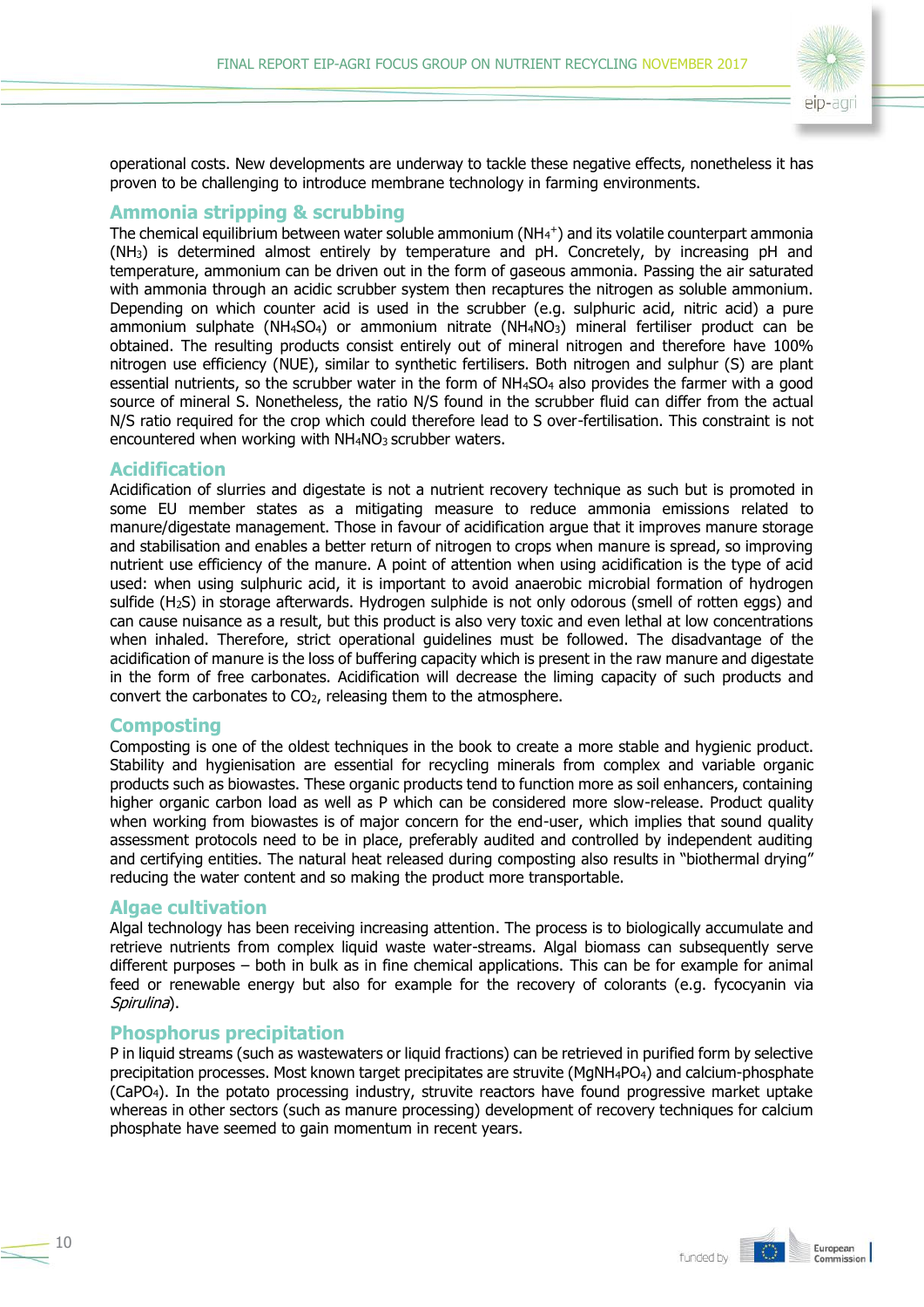

# <span id="page-10-0"></span>**4.2. Market uptake of novel fertilising products**

The recycling of nutrients is a very important element within the move towards a circular economy. However, to increase the adoption of organic waste processing technologies and the production of new types of biobased fertilisers on a large scale, a good understanding of the fertiliser market is needed as well as how end-users' behaviour, technological readiness and the wider legislative framework contribute to shape it.. These elements are addressed in this and the following sections.

### **4.2.1. End-user profile and technological readiness**

Despite many available or emerging techniques, market uptake by farmers remains rather limited and marginal in comparison to common fertilisation practices. The FG experts identified reasons for limited market uptake by category of farmer:

- 1. For farmers owning sufficient land to apply all the raw slurry produced on their own farm, the advantages of slurry processing are less obvious and are either economically or practically less interesting than direct application of raw products on their land. On the other hand, farmers that do face regulatory challenges or constraints regarding nutrient management on their farm, represent a primary group for adopting new nutrient recycling technology. For example, farmers facing manure processing quotas, insufficient arable land in the vicinity to spread manure on, requirements relating to ammonia emissions and so on.
- 2. Large poultry or pig farms are required to use the Best Available Technology (BAT) defined under the Industrial Emissions Directive (IED BAT; [www.eippcb.jrc.ec.europa.eu/reference\)](http://www.eippcb.jrc.ec.europa.eu/reference). BAT lists have the intrinsic risk that they can delay or even block emerging techniques that are not yet included in them. This implies that the BATs need a rather regular update and that on the other hand, local authorities and policy makers should consider emerging techniques even if not yet listed in BAT documentation.

More generally, European regulatory frameworks, with their implementation in national and regional policies will determine the direction and speed of the development of a circular economy. Constraints imposed to safeguard the environment may encourage European agriculture to move towards more sustainable practices, yet it will only do so if emerging and market-ready techniques can fulfil these requirements. To stimulate technological progress, research institutes have released calls for end-ofmanure/end-of-waste protocols as well as optimal procedures allowing new innovative technologies to be added to BAT lists. Scientific and practical research will need to address identified research requirements whereas policy and (farming) business will need to embrace and adopt the emerging technical possibilities.

### **4.2.2. End-user acceptance**

Apart from technical readiness, the human factor also plays a crucial role: farmer awareness and acceptance to use recycled nutrients are of paramount importance. Mini-paper 4 (Forestal et al.) provides interesting insights based on a recent survey by Case et al.  $(2017)^2$  on the constraints and bottlenecks of recycled nutrients as seen by end-users. These included:

- Odour
- Uncertainty towards nutrient content combined with time for lab analysis
- Difficulty in planning use and application of recycled nutrients
- Cost of adapted equipment
- Slower speed of application and increased horse-power requirements for low-emission spreaders
- Practicalities for applying bulk materials during the growing season, as opposed to application of more condense mineral fertilisers (with higher nutrient concentration)

<sup>&</sup>lt;sup>2</sup> Case S., Oelofse M., Hou Y., Oenema O., Jensen L.S. (2017) Farmer perceptions and use of organic waste products as fertilisers – a survey study of potential benefits and barriers. Agricultural Systems 151, 84–95, **<http://dx.doi.org/10.1016/j.agsy.2016.11.012>**



-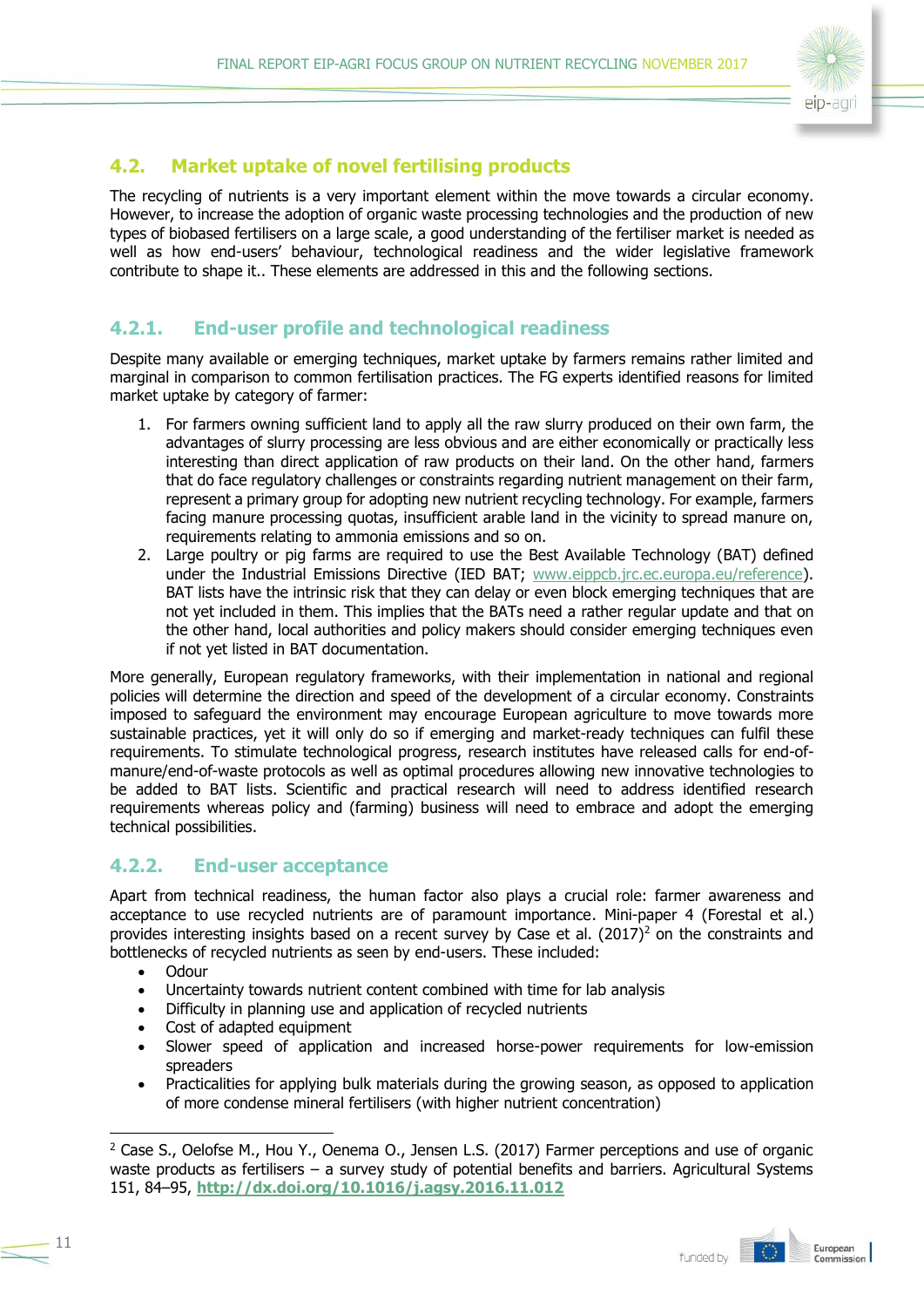

• Risk for soil compaction when applying slurries onto the seedbed near the roots as opposed to applying before ploughing

### **4.2.3. End-user requirements**

From various surveys discussed and analysed in mini-paper 6 (Jensen et al.), **the primary requirement/driver for the conventional arable farmer (as being end-users of recycled nutrients) is low cost.**

> *"The ambition towards nutrient recycling is not only about technologies for producing biobased fertilisers, but also about better understanding the behaviour of nutrients and their management at the farm using practical tools." - Emilie Snauwaert expert in the FG.*

This implies that the cost for new biobased fertilisers must be sufficiently low to compete with traditional mineral fertilisers. However, the former tend to have higher logistics costs (transport and application), they also have a less predictable nutrient content and plant availability and other physical parameters which may not fit with existing handling and spreading equipment or can cause potential nuisance (odour, dust) for neighbours. The only exception being organic farming where no mineral fertiliser application is allowed. In organic farming, the willingness to pay for alternatives is higher but concern for the integrity of the production chain and extra stringency towards the absence of contaminants and traceability are also paramount.

From these surveys, it is also apparent that **organic matter content and contribution to soil quality is perceived as an extra advantage**. Nonetheless, translating this to a monetary value is difficult. The authors of the mini-paper begin with a socio-economic analysis in which an interestinfluence diagram is provided for all potential stakeholders across the entire food production and consumption value chain. Producing the right tailor-made product will remain a challenge in the coming years as production and marketing is dependent on the upstream availability of waste/residue surpluses which need to be processed.

> *"It is vital to understand the end-user acceptance and requirements of recycled nutrients - so the opinion of farmers, retailers and consumers. The market uptake needs to be driven from the demand side, not solely from pushing technologies that aim to recover nutrients from manure and other waste to resolve regional problems related to nutrient excesses." - Lars Stoumann Jensen expert in the FG.*

## <span id="page-11-0"></span>**4.3. On-farm needs**

12

Recycling nutrients and their subsequent utilisation needs to be possible at farm-level. The following section looks into tools and practices available at the farm, followed by a farmer's opinion of biobased fertilisers.

### **4.3.1. Tools and practices aimed at nutrient management and recycling**

Within the scope of the FG, two mini-papers were developed on the topic of on-farm applications: minipaper 2 (Snauwaert et al.) which provided a description of applicable tools, and mini-paper 3 (Riiko et al.) which provided an overview of farm-level practices.

Several **low-tech and easy-to-use tools** exist to monitor the fertilisers or the soil.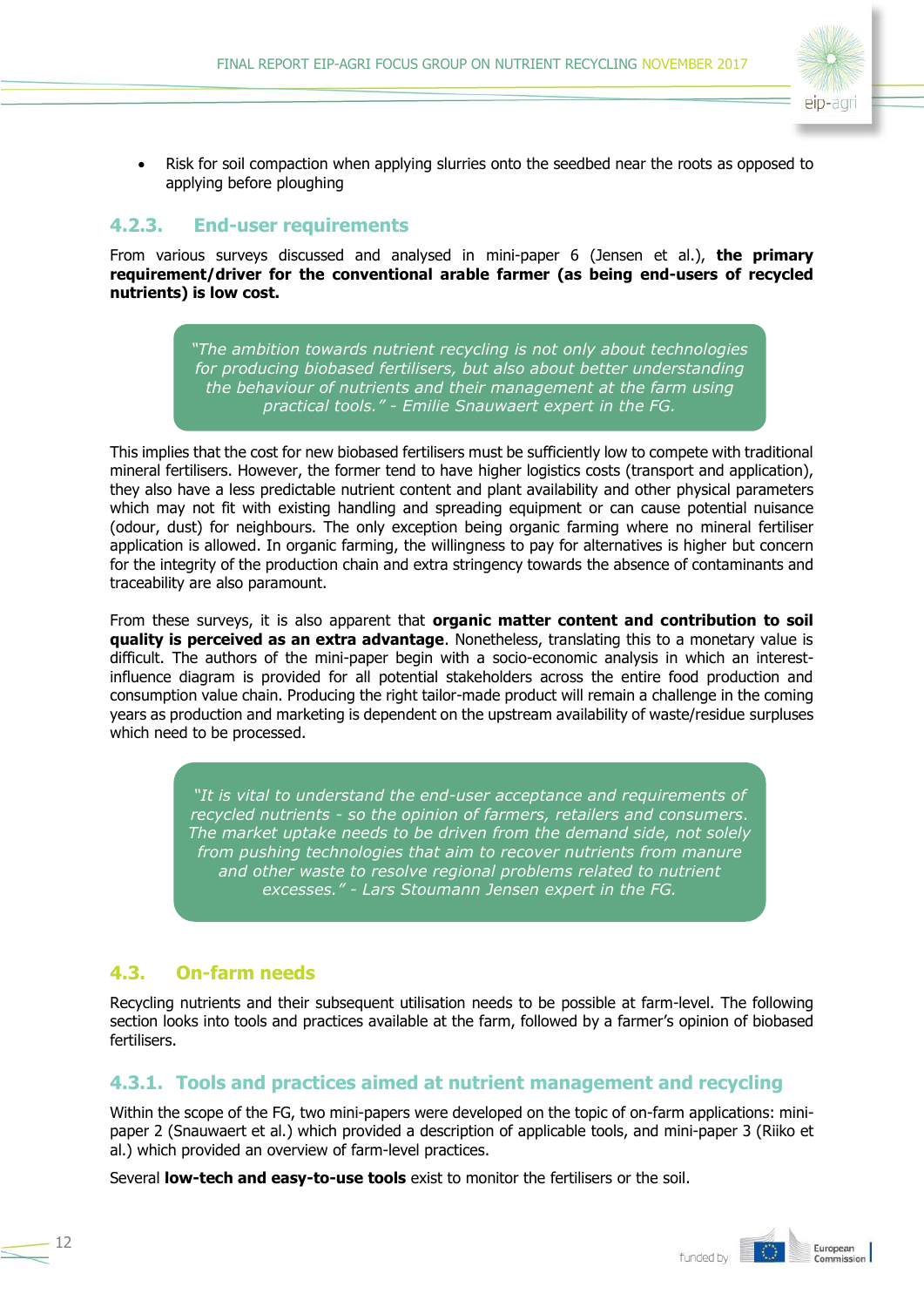

For example, a "tube sampler" can provide an accurate averaged **sample of manure slurries from storage** without agitation of the manure (i.e. mixing the manure). The results are comparable to sampling at the surface after agitation of the storage. The advantage of non-agitation is that the sample can be taken without making the slurries homogeneous at the moment of sampling or when the livestock is present above the storage.

Slurry hydrometers allow a crude **estimation of dry matter content**. Several methods exist for assessing slurry quantity in manure storage: e.g. this can be achieved by installing level sensors in the slurry tank, or software tools can be used to estimate animal manure production based on animal production quantifiers.

In Italy, such a tool has been developed and tested for pig and dairy farms. This tool can be used effectively in commercial farms to assess actual manure production and thereby improve manure and nutrient management.

To **estimate the nitrogen content of fertilisers** a variety of metres exist, ranging from the rudimentary electrical conductivity electrode, to more specific ammonium N-metres, and then to more advanced systems operating on the principles of Near Infra-Red Spectroscopy (NIRS).

**Electrical conductivity electrodes**, in essence, measure ionic strength of a solution and thereby give a measure of total dissolved salts. Applying this to manure gives a crude estimate of ammonia but not the exact composition as all ions (Na, K, Cl,…) contribute to the electrical conductivity, and so this creates uncertainty.

**Ammonium N metres** measure then ammonia nitrogen but do not measure organic nitrogen. So in order to convert ammonium content to total nitrogen content, certain assumptions need to be taken on the ratio of organic N/ammonium N in the manure or digestate. Nevertheless, considering that ammonium N provides insights on the directly available nitrogen that is present, this type of sensor can be helpful regardless of the unknown (variable) organic nitrogen content.

**Near Infra-Red Spectroscopy** is a relatively new development that makes it possible to have 'realtime' measurement of NPK and dry matter content of manure and digestate. Several constructors of agro-equipment have started to integrate these sensors. However, validation research is still going on in the Netherlands and Belgium (amongst others) to study the level deviation between on-line measurements and the slower wet-chemical lab analysis. All on-line sensors (ranging from electrical conductivity to NIRS) have the obvious advantage that the farmer receives estimations in real-time and not after days or week(s). Moreover, on-line metrology allows multiple measurements to be taken of the same tank/tractor load which itself is prone to variation because of the non-homogeneous nature of slurries.

To **predict crop nitrogen requirements** via soil analysis, mini-paper 4 (Forrestal et al.) describe the use of the Pre-sidedress Nitrate Test (PSNT). This is an in-season soil nitrate test that can be used to determine if additional nitrogen fertiliser is needed for corn. This test should be conducted on soil samples taken just prior to side dressing (just before the period of major N demand by corn). The test can be done for fields with a history of manure and/or sod incorporation. The PSNT is designed to: (1) estimate the soil's nitrate supplying potential, and (2) decide if there is enough N to meet crop needs.



**Figure 2. A quick test is used to measure soil nitrate; in the future, the development of smart sensors may make real-time monitoring of soil nitrate levels easier.**

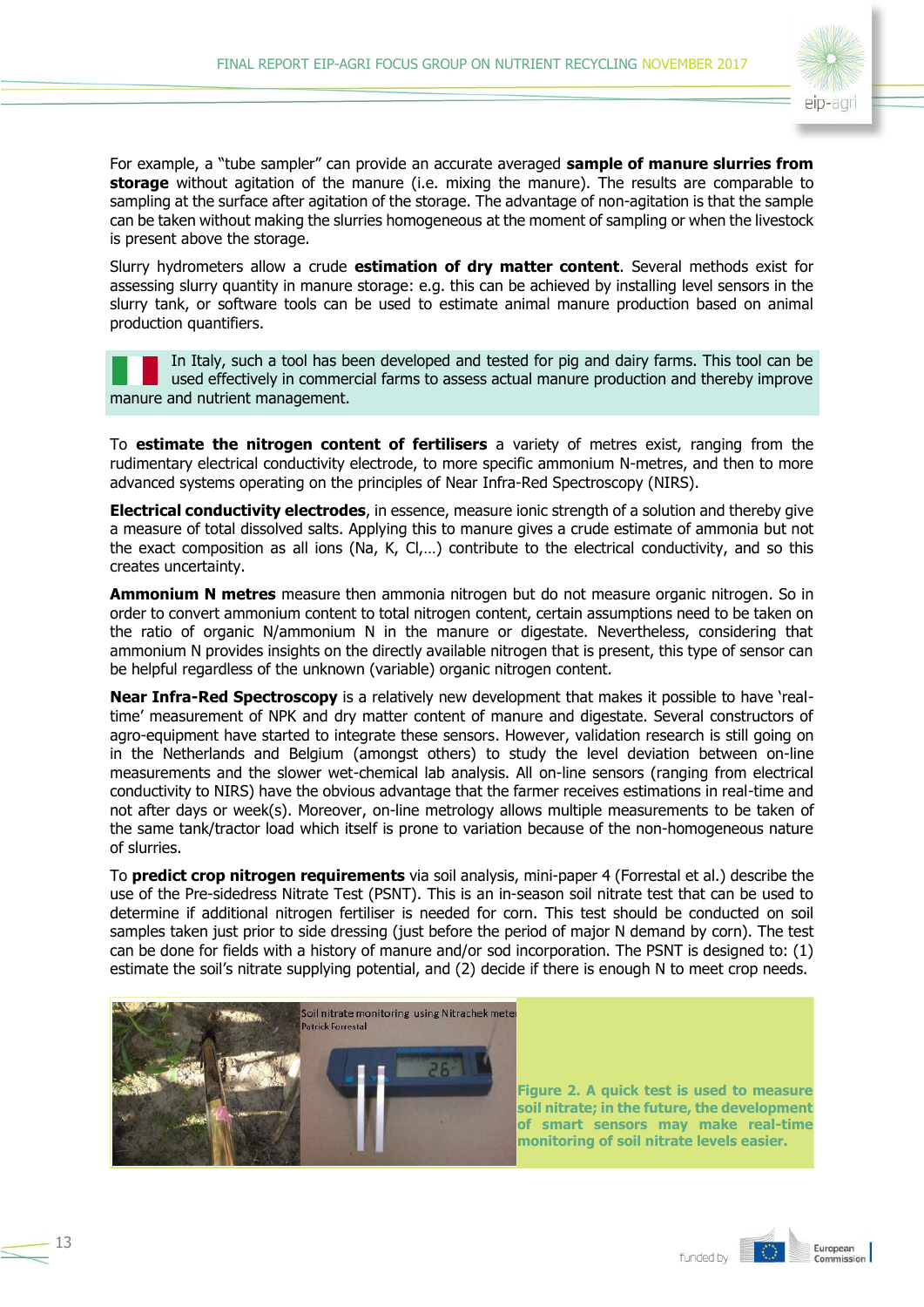

The overview on practices on-farm in mini-paper 3 (Riiko et al.) begins with the general notion that nutrients in organic fertilising products (sewage, digestate, products derived from manure, etc.) differ from actual crop requirement in terms of nutrient ratios and when these nutrients become available for plant uptake. The mini-paper makes a comprehensive overview of: (i) case studies in which mineral and biobased fertilisers are optimally combined; (ii) examples of cooperatives (including web links) working on optimising nutrient recycling and its use in plant production and; (iii) some examples of research projects which have tackled this topic.



Acqua & Sole is a biobased fertiliser producer that recovers nutrients from municipal waste and municipal waste water sludge by advanced anaerobic digestion systems. The digestate, in form of a gel, is directly injected in the soil at depth of 15cm in order to reduce any possible loss of nutrients. The uniformity of distribution is achieved thanks to a distribution system based on the use of volumetric pumps and GPS systems with the distribution of the material proportional to the speed of the tractor. In addition, the company is field-testing NIR technology for real-time

measurement of the nutrient content while spreading on land. Acqua & Sole, together with the Milano University are partners in the **[H2020-project SYSTEMIC](https://systemicproject.eu/)** (2017-2021), which aims at advanced nutrient recovery from large scale biogas plants. **[Read the article on Acqua & Sole on the EIP-](https://ec.europa.eu/eip/agriculture/en/news/inspirational-ideas-agro-industrial-waste-put-good)[AGRI website.](https://ec.europa.eu/eip/agriculture/en/news/inspirational-ideas-agro-industrial-waste-put-good)**

## **4.3.2. Value of biobased fertilising products for farmers**

End-user acceptance and appreciation was identified by the FG as one of the key focus points when wanting to achieve closed loops in practice. The first objective of nutrient recycling is to retrieve nutrients in a chemical form that makes them susceptible for plant uptake, thereby having the **ability to substitute fossil based mineral fertilisers**.

Anaerobic digestion breaks down biomass into biogas, a methane rich gas. The microbial degradation of the biomass entering the biogas plant also implies effective mineralisation of this biomass and thereby results in an increased ratio of mineral nitrogen compared to total nitrogen content. The ratio of mineral over total nitrogen is important as it is equivalent to the plant-available fraction of nitrogen in the product. This ratio can be further increased by mechanical separation of the digestate: undissolved organic matter will have a tendency to move to the solid fraction after separation, leaving the liquid fraction with a higher mineral N over total N ratio. The ratio can be even further enhanced by membrane filtration on the liquid fraction. In the Netherlands large scale investigations have been conducted demonstrating biobased fertiliser effectiveness when compared to commercial mineral fertiliser as a bench-mark (CAN: calcium-ammonium fertiliser), also known as the **Mineral Fertiliser Equivalent (MFE)**.

It is important to also take the impact of '**ineffective nutrients'** into account. For example, in the case of nitrogen, we should consider whether ineffective N is prone to (ammonia) volatilisation, (nitrate) leaching or if it can contribute to soil organic stock as non-mineralised organic N. The selected strategy for spreading the manure or digestate (splash plate, band spreader, trailing shoe, shallow injection) will affect ammonia emission during and shortly after fertilisation. One way for assessing 'ineffective nutrients' is analysing the presence of free nitrate in the top soil after harvest. These "nitrate residues" form the basis for monitoring the environmental compliance of farmers by regulating authorities in Flanders (Belgium) and Brittany (France).

To predict the **release pattern of nitrogen from biobased fertilisers,** soil incubation tests can be used as an analytical tool. The experimental design in such tests is simple but effective: under

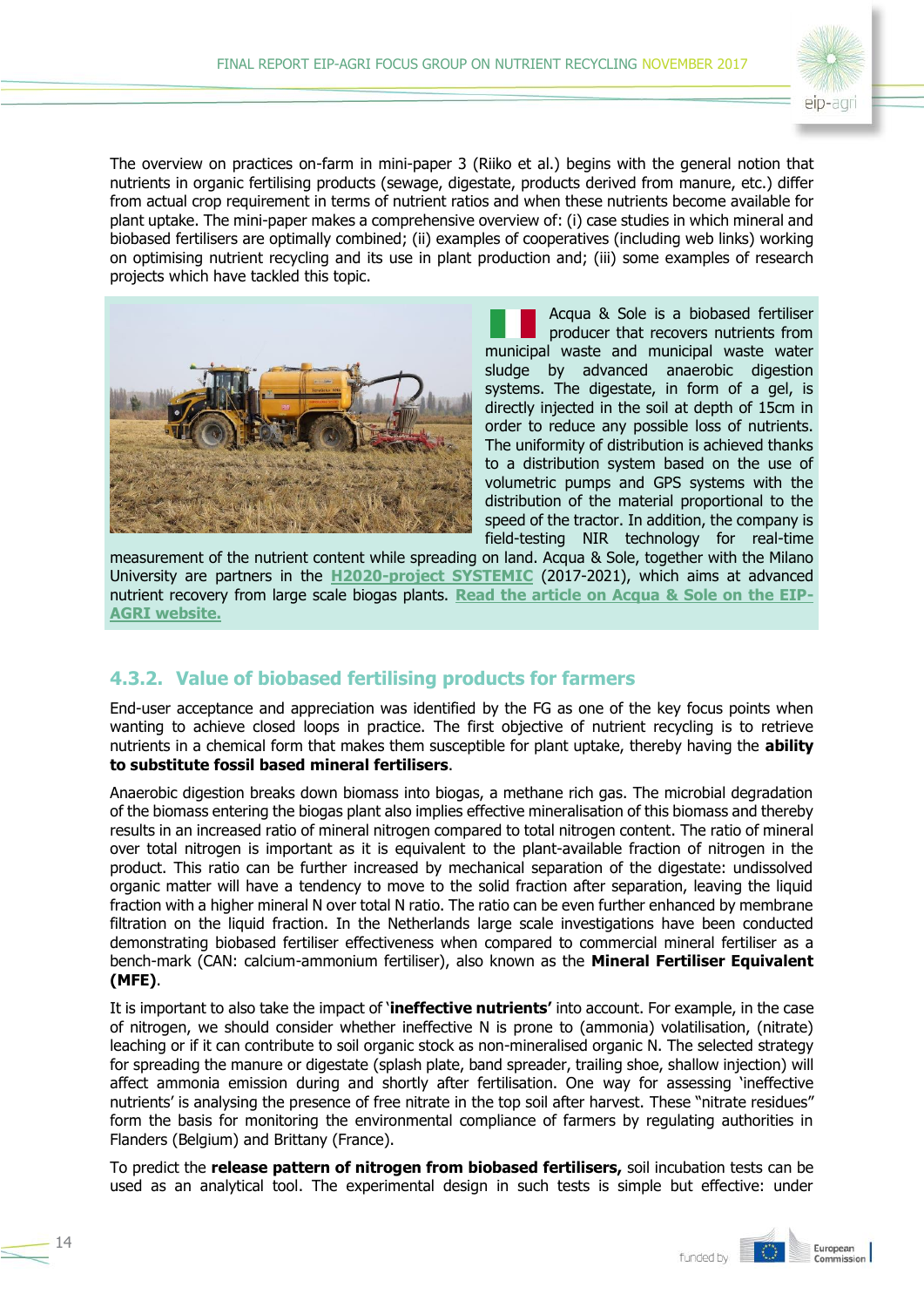

standardised laboratory conditions, soils fertilised with biobased fertilisers are compared to soils fertilised with mineral fertiliser as a reference. Conversion into mineral nitrogen is monitored over time to simulate in-field performance of such products. Predictions and easy-to-use validating tests may be the way forward for market implementation of biobased fertilisers. In addition, such testing and prediction mechanisms are also aligned with regulatory frameworks in various European regions where post-harvest nitrate residues are regulated and monitored. In the United States, the presence of free nitrate in corn stalks post-harvest have been considered as a reliable indication of excess N application. Other tools which have been developed and are being used at market scale include satellite imaging for specific fields and crop follow-up (Cropsat) in Sweden and Denmark.

In addition to mineralisation behaviour and possible nitrate leaching, it is also important to understand **ammonia emissions**. In normal upland soil conditions, ammonium is readily converted to nitrate by endogenous bacteria in a matter of days and weeks thereby preventing further ammonia emissions. However, up to that point, ambient temperature, pH of product and soil as well as the means of application (e.g. injection vs. spreading) will affect ammonia emissions. Mini-paper 4 (Forestal et al.) provides an overview of the prediction of ammonia volatilisation.

Scientific and agronomic communities alike increasingly stress the **importance of organic matter in the soil** as an indicator for overall soil fertility. But paradoxically, legal frameworks and fertilisation advice take this very little into consideration and focus solely on nutrient limits. This can lead to soil degradation (i.e. reduced soil organic carbon content). Soil organic carbon can therefore rightly be considered as the 'forgotten nutrient'. The challenge is that nutrients contained within an organic fertiliser or soil improver have more complex dynamics, making their release more difficult to predict and plan than mineral fertilisers. But, scientific and agronomic literature have clearly demonstrated that crop yield, nutrient and water holding capacity are all mechanistically and statistically correlated with 'effective organic matter' (EOM) in the soil (i.e. organic matter which is recalcitrant to break-down in the short-term).

Mini paper 5 (Veeken et al.) highlights the importance of **recalcitrant organic matter** which can contribute to the soil carbon stock for prolonged periods of time. The mini-paper refers to the importance of the Fertiliser Regulation (European Commission COM (2016) 157 final) revision, which recognises biobased fertilisers as mineral fertilisers under a given set of conditions. The regulation makes a distinction between solid organic fertilisers and organic soil improvers based on certain criteria. The mini-paper 5 makes an alternative proposal regarding the classification of the biobased fertilisers which need further attention. It subdivides products originating from nutrient recovery techniques into 'organic soil improvers' and 'biobased fertilisers'/'organic fertilisers' based on the ratios EOM/mineral N and EOM/P2O5. The motivation for this is:

- The EOM gives good indication of the part of the organic matter that contributes to soil organic matter and soil quality. EOM can be determined by measuring the organic matter content and multiplying by the Humification Coefficient (the HC of most organic sources are well documented).
- The N-mineral gives good indication of nitrogen that is directly available to plant. N-mineral (ammonia and nitrate) determination is a standard routine analysis.
- $P_2O_5$  gives a good approximation of the P availability. Determination of total  $P_2O_5$  is a standard routine analysis.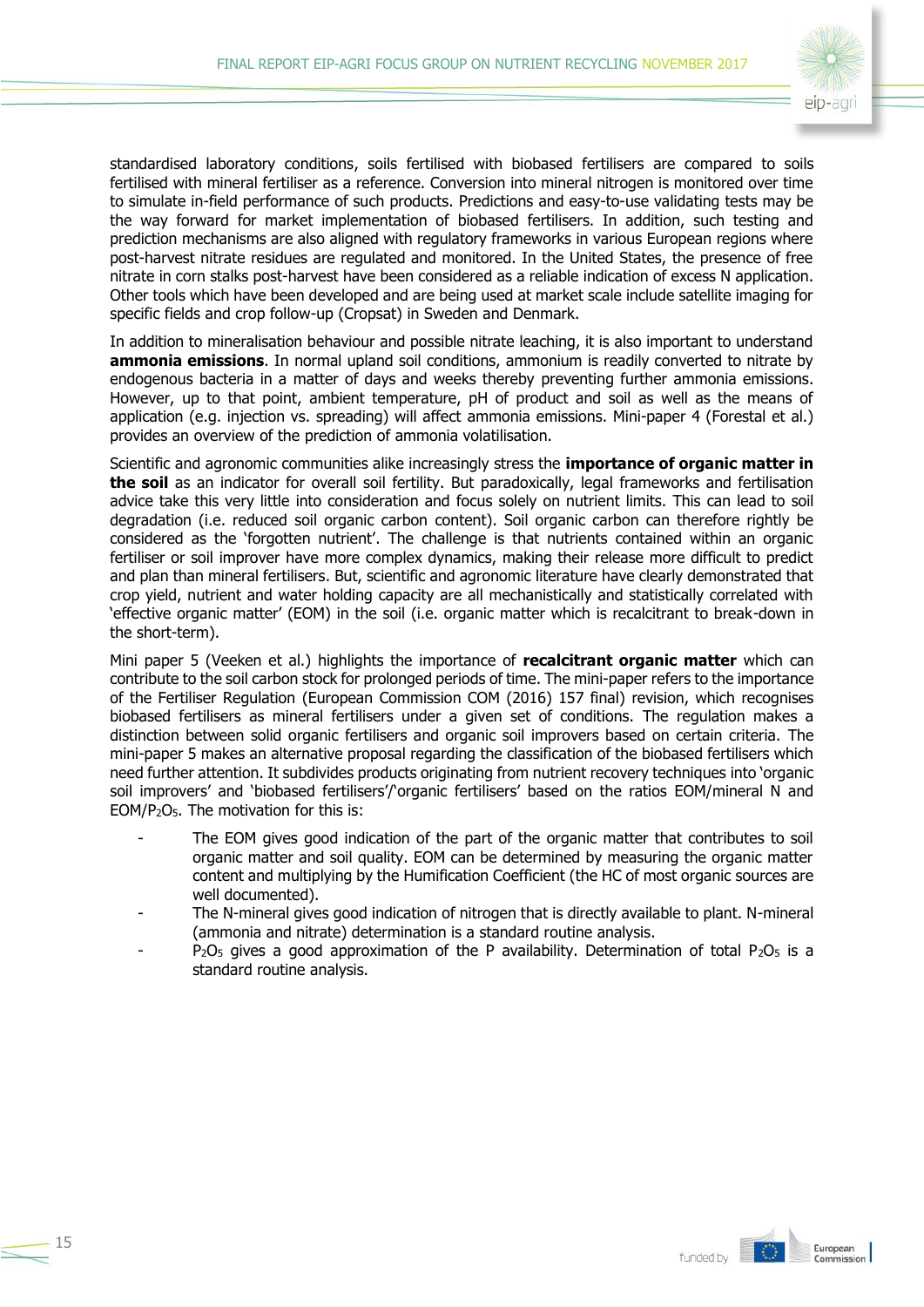

### <span id="page-15-0"></span>**4.4. Regulatory framework affecting nutrient recycling**

Although the EIP-AGRI FGs aim to focus on scientific and agronomic content, in this particular case of nutrient recycling, regulatory frameworks at the European and national/regional level represent an important driver (or obstacle) for making progress. There are many pieces of legislation concerned and mini-paper 7 (Kabbe et al.) highlights and briefly discusses the most relevant policy initiatives which have been undertaken at EU and member states level, including:

- Water Framework Directive (WFD) 2000/60/EC
- Urban Waste Directive 91/271/EEC
- Sewage Sludge Directive 86/278/EEC
- Waste Framework Directive 2008/98/EC
- Nitrates Directive (ND) 91/676/EEC
- Industrial Emissions Directive (IED) 2010/75/EU
- Fertiliser Regulation 2003/2003/EC
- Animal by-products regulation 2009/1069/EC
- Registration, evaluation, authorisation and restriction of chemicals (REACH) 2006/1907/EC

The list is non-exhaustive and does not presume to be all-encompassing considering that this topic is continuously evolving. Nonetheless it illustrates the common strive towards nutrient recycling throughout Europe. See some examples of policy initiatives below:

In its Resource Strategy of 2013, Denmark's government announced the target of 80% P from sewage to be recycled by 2018, either as sewage sludge applied on agricultural soil or P recovered from incineration ash.

In France, the government has called for an increase in nutrient recycling through its recent report "Agriculture and innovation 2025": the purpose is to increase the carbon content of soil to improve soil fertility and to tackle climate change.

In Switzerland (non-EU), a new waste regulation entered into force on 1 January 2016 making phosphorus recovery compulsory for sewage sludge and meat and bone meal, with a 10 year transition phase.

In addition to making a concise overview of the importance of each of the legal frameworks on nutrient recycling stated above, the mini-paper debates potential policy measures for further discussion, such as:

- Financial incentives such as taxation of fossil-based nutrient resources or reduced taxation of renewable nutrients.
- Ouantification and charging of real costs including environmental impact not vet included in any environmental taxation scheme.
- Linking CAP (Common Agricultural Policy) subsidies to sustainability/recycling criteria.
- Labelling obligations to include the share of recovered nutrients or carbon foot print per unit of product.
- Phasing out of non-renewable biological materials (e.g. peat) (Scottish Government, 2016)<sup>3</sup>

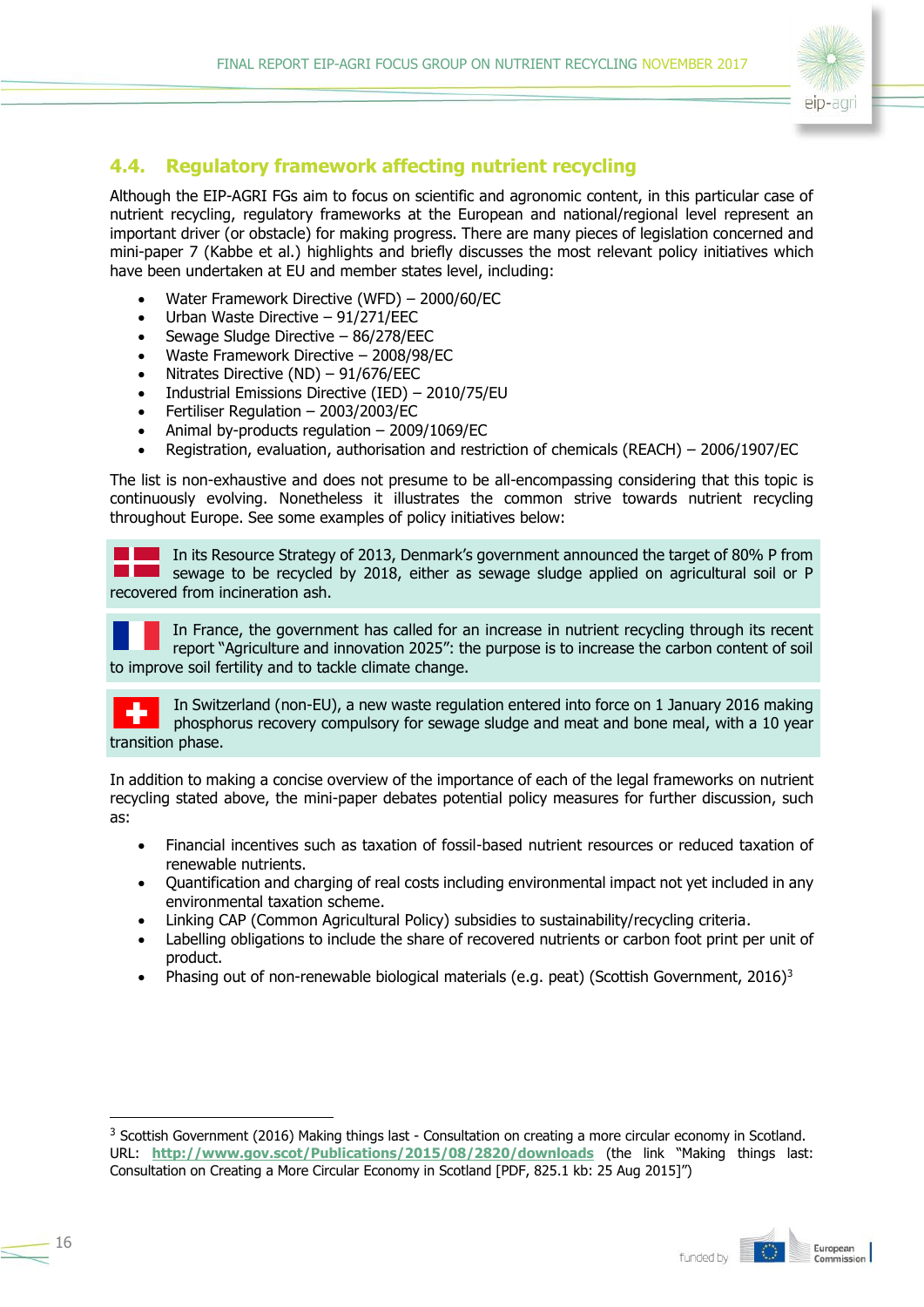

# <span id="page-16-0"></span>**5. Future perspectives**

The Focus Group identified, discussed and prioritised seven research needs from practice and five ideas for topics for EIP Operational Groups. The complete list of topics raised by the experts can be found in **[Annex 3](#page-21-0)** and **[Annex 4](#page-22-0)**.

### <span id="page-16-1"></span>**5.1. Identified research needs**

#### **Standardisation of LCA methodologies/risk assessment**

Life Cycle Analysis and risk assessment often use information from theoretical databases which themselves were derived from other fields of (industrial) application for which they are more adapted. However, dedicated data and modelling methodologies are required for agricultural processes. In the pursuit of more dedicated assessment methodologies, great care is required for appropriate standardisation.

#### **Assessment of the Nutrient Use Efficiency**

When fostering the recycling of nutrients, both agronomic yield assurances and sufficient environmental safeguards need to be considered. Specific nutrient use efficiency, as well as nutrient losses, need to be quantified. Significant amounts of work have already been carried out on this issue and therefore the compilation and meta-analysis of existing and reported data is also required. Finally, unfortunately, different countries and research institutes use different approaches in defining nutrient use efficiency which raises the need for standardisation and model calibration.

#### **Organic contaminants**

The list of potential organic substances is long and non-exhaustive as opposed to the list of potential inorganic elements which is well-delineated and exhaustive. Organics can enter the agro-food chain through various pathways, of which agro-pharmaceuticals is only one such example. Whenever organic biological wastes or sludge are processed and recycled for their nutrients, these can expose agrosystems to additional risk concerning xenobiotic compounds. Specific research needs in this area identified by the FG include: collating existing data on organic contaminants from different sources (member states, industries, research) and filling data gaps; information on what happens to organic contaminants during manure processing and how to improve processing to treat these contaminants; impacts of organic contaminants on soil ecology and on food safety.

#### **Acceptance of the use of biobased fertilisers**

Social sciences use 'choice experiments' to identify the willingness to accept & pay for novel types of biobased fertilisers. In addition, social acceptance studies should investigate the entire value chain – for example the food industry and distribution/retail have an overwhelming impact on the acceptability of biobased fertilisers. Interests and views on sustainability can cause conflict between stakeholders – for example, the application of renewable nutrient resources can be emphasised against the perceived risks of unknown impact on the environment or (real or imaginative) risks associated with recycled products. The terms 'renewable' or 'recycled' therefore do not necessarily imply a higher acceptance level.

#### **Use of remote sensing**

The future in fertilisation lies largely in developing and applying smart systems based on (remote) sensing and integration of various nutrients as well as organic matter in such intelligent systems. Precision farming combines environmental with agronomic benefits. Achieving these combined goals will prove more challenging when dealing with biobased fertilisers whose nutrient use efficiency is not as exactly defined as is the case for pure chemically formulated mineral fertilisers. Technologies exist for optic sensing of crop nitrogen needs (based on colour), on-tractor metre-by-metre measurement of crop yield. However further research and development is needed on how to bring real-time analysis into precision farming e.g. for phosphorus management for which to date, only non-instant sample soil tests exist.

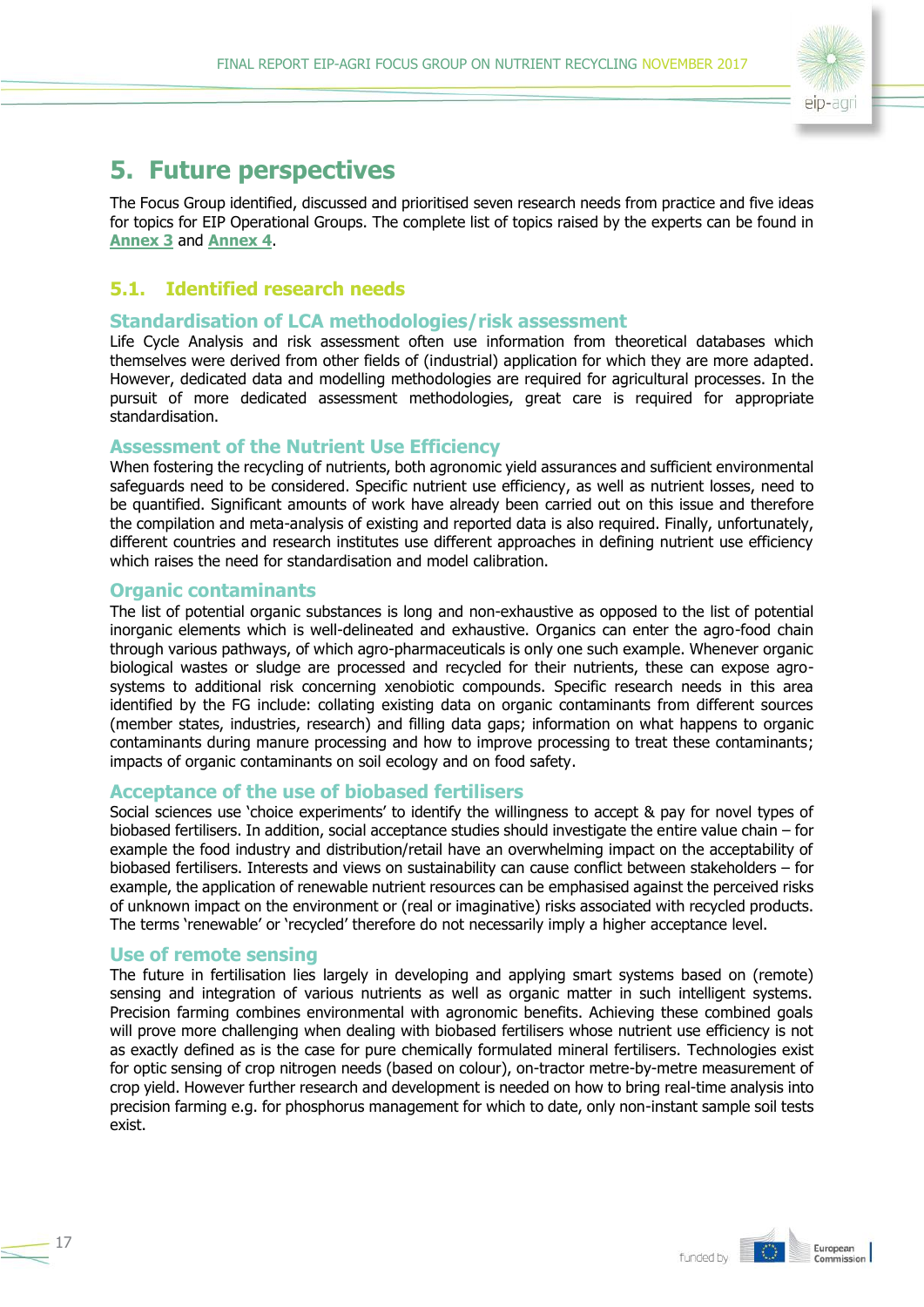

#### **Development of farm tools**

Some of the major hurdles of implementing nutrient recycling schemes can be found in the uncertainties at farm level regarding composition (variability) and speciation of nutrients and organic carbon in manure, materials such as digestates or composts and in soil. Development of easy-to-use and affordable tools which can be applied at the farm therefore require further attention: e.g. to maintain an overview of composition, speciation and ratios of nutrients and organic carbon in manure storage or storage of derived products.

#### **Development of tailor-made products**

Composition of biobased fertilisers are determined by the original streams from which they are produced. Rarely to never the composition of such products will represent an optimal concentration and ratio between N-P-K and other nutrients in relation of the targeted crop requirements. Because of this, there will always be a 'limiting element' which determines how much you can supply as based on fertiliser regulations. This in turn will required the other nutrients to be additionally amended. If biobased fertilisers could be adaptable to serve variable crop requirements more directly at the source, being able to supply several nutrients at once in desired ratio, they would become more valuable to end-users who would otherwise need to blend and amend products to meet their specific crop requirements.

## <span id="page-17-0"></span>**5.2. Ideas for Operational Groups**

When discussing and prioritising concepts for EIP-AGRI Operational Groups, some common points were raised for all of the suggestions:

- The need to involve farmers as much as possible in Operational Groups since they bring practical experience in the use of biobased fertilisers and they themselves can act as advisors/promoters for the use of these new technologies.
- No need to reinvent standards or new business models. Operational Groups can mainly focus on how to adapt the existing ones to nutrient recycling.
- The need to increase the trust in the use of new biobased products all along the value chain: farmers should know the effects and results of organic fertilisers and the food industry need to be sure that it can be safe and/or environmentally friendly.
- Operational Groups should look at agronomical and environmental assessment to show the advantages in using this kind of recycled products.

The top-rated ideas for Operational Groups as proposed by the FG were the following:

#### **Process demonstration (general)**

There is a need to demonstrate nutrient recycling technologies that can be replicated, including technologies for the reduction of ammonia emissions. Implementation of systems with higher environmental performance due to e.g. recycling of non-renewable resources, reduced ammonia emissions, return of carbon to soil, and creation of environmentally friendly food products. Involvement of actors throughout the value chain, including the food industry and retailers, to highlight sustainability and value gain. The whole system assessment of agricultural production should include stable to manure storage, further treatment and final application. For example, there is a particular need for demonstration of available low NH<sup>3</sup> emission technologies that can be replicated across Europe.

#### **Product demonstration (focusing on the products and the farmer)**

There is a need to explore tailor-made fertilisers from agro-residues and other organic secondary materials which match plant requirements, in optimal concentrations and nutrient ratios. These should take account of site/crop specificity and also reflect market and user requirements concerning marketing, distribution, compatibility with farmers' storage and spreading equipment etc. This could be achieved through technology demonstration in practice, by illustrative success stories like the ability to substitute fossil-based synthetic fertilisers with recycled nutrients. Such demonstrations should include agronomic assessments to validate that the recycled nutrient product performs as required based on crop yield and soil quality data.

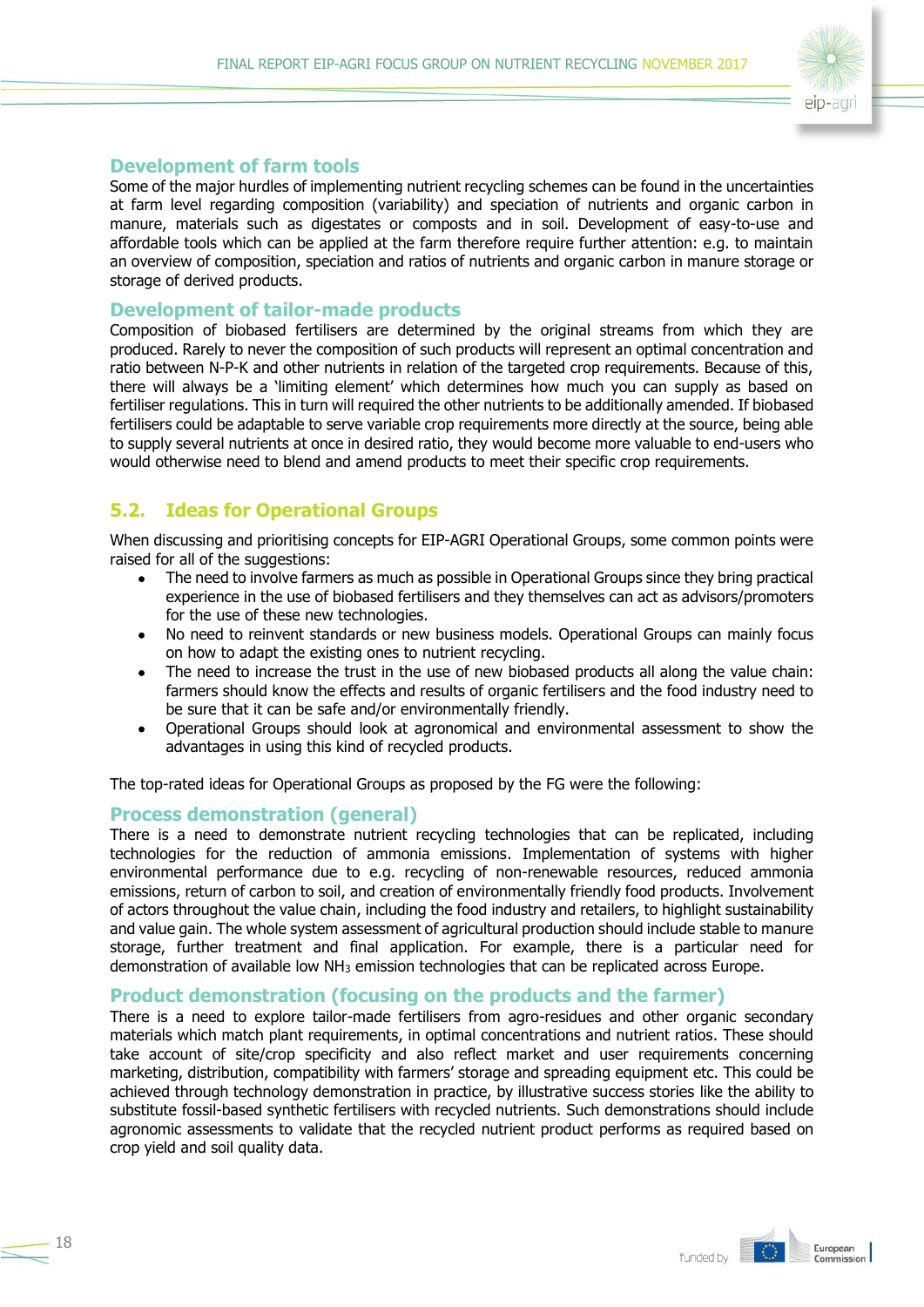

#### **Integration of nutrient management in certifying schemes**

Standards need to be defined both by farmers and consumers. A whole-chain approach is advised in which producers, farmers but also food-industry/retail and consumers get involved and engaged in making the entire agro-food production and supply chain more sustainable. It is also apparent that quality requirements can induce opposite demands throughout the chain: e.g. some food-industry sectors tend to demand standardised production using synthetic mineral whereas ecolabels towards carbon footprint may want to move in the opposite direction towards more biobased/organic fertiliser products. The proposal is to work as much as possible from existing labelling and certification schemes and to include traceability and a high level of transparency. Examples already exist for sludge and composts (+ digestate in some countries and regions) in respect to recycled nutrients. The aim of installing additional certification is to create trust as well as extra value.

#### **Cooperative business models**

There is a need for setting up cooperation between different types of stakeholders to improve tailormade production of fertiliser products as well as enhance marketing of such novel products. Intermediary facilitators can include technology suppliers, product blenders and marketers. This does not necessarily imply doing new things, rather looking at transfer of experiences and cooperating locally. Think out of the box and explore new markets for recycled nutrients (e.g. organic farming, landscape management, public domains etc.) and work on acceptance by tackling existing legal barriers. Develop business models while looking at the environment and integrate environmental protection and sustainability in procurement and marketing.

#### **From the farmer for the farmer**

In order to achieve market uptake of recycled nutrients in the form of biobased fertilisers, field experience and exchange of information between farmers is required on the pros and cons of using such products, like nutrient behaviour in soil and crops and impact on the C content in the soil. Trust in biobased fertilisers by farmers should be created. The effects on what happens in the soil should be made clear for the farmers and examples of good performance should be highlighted. Farmer decision tools and auto-control systems can be developed and tested in order to stimulate use and foster trust and control.

#### <span id="page-18-0"></span>**5.3. Raising awareness**

The transition towards more nutrient recycling will not be achieved by technological innovation alone. There is a clear and present need to interlink the many actors and stakeholders along the agro-food value chain. Farmers, fertiliser industry, food industry, consumers and other actors involved in logistics, distribution and retail need to be made aware that recycling our nutrients is in the best interest for all involved.

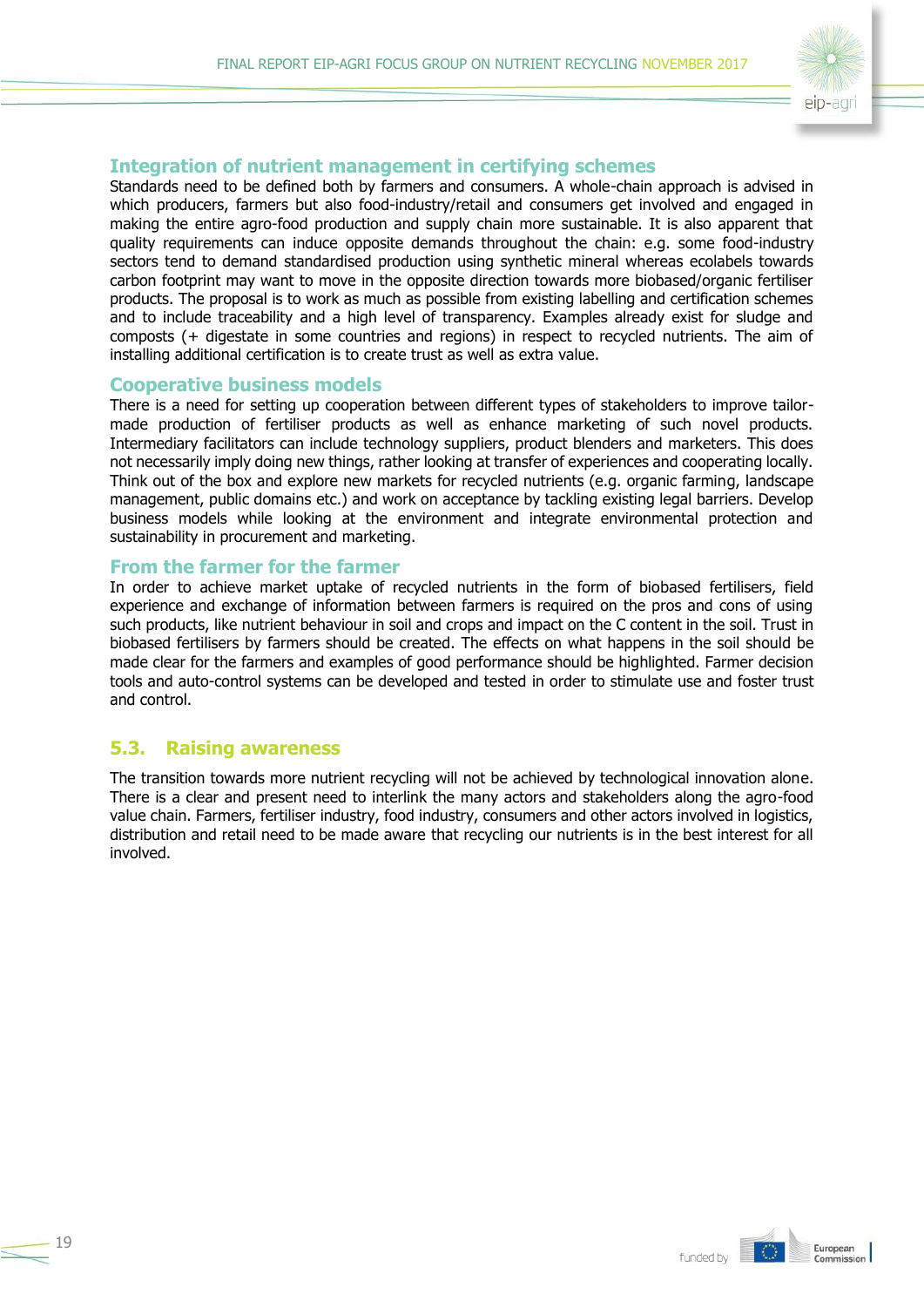

# <span id="page-19-0"></span>**Annexes**

# <span id="page-19-1"></span>**Annex 1. List of members of the Focus Group (FG)**

| <b>First</b>   |                    |                    |                                                                     |
|----------------|--------------------|--------------------|---------------------------------------------------------------------|
| name           | <b>Family name</b> | <b>Country</b>     | <b>Professional background</b>                                      |
| Fabrizio       | Adani              | Italy              | <b>Scientist</b>                                                    |
| Jean-          | Bernard            | France             |                                                                     |
| Philippe       |                    |                    | Expert from agricultural organisation                               |
| August         | Bonmatí            | Spain              | <b>Scientist</b>                                                    |
| <b>Jeanet</b>  | <b>Brandsma</b>    | <b>Netherlands</b> | Farmer                                                              |
| Susanne        | Klages             | Germany<br>United  | Expert from agricultural organisation                               |
| Vera           | Eory               | Kingdom            | Scientist                                                           |
| David          | Fangueiro          | Portugal           | Scientist                                                           |
| Patrick        | Forrestal          | <b>Ireland</b>     | Scientist                                                           |
| Zoltán         | Hajdu              | Hungary            | Farm advisor                                                        |
| <b>Dolores</b> | Hidalgo            | Spain              | Scientist                                                           |
|                | Stoumann-          |                    |                                                                     |
| Lars           | Jensen             | <b>Denmark</b>     | Scientist                                                           |
| Christian      | Kabbe, PhD         | Germany            | Other                                                               |
| Airi           | Külvet             | Estonia            | Farmer                                                              |
| Erik           | <b>Meers</b>       | Belgium            | Scientist                                                           |
| Giorgio        | Provolo            | Italy              | <b>Scientist</b>                                                    |
| Filip          | Raymaekers         | Belgium            | Other type of advisor                                               |
| Kaisa          | Riiko              | Finland            | Expert from NGO                                                     |
| Emilie         | Snauwaert          | Belgium            | Other type of advisor                                               |
|                |                    |                    | Expert from agricultural organisation, industry or                  |
| Edward         | Someus             | Hungary            | manufacturing                                                       |
|                |                    |                    | Expert from agricultural organisation, industry or                  |
| Christopher    | Thornton           | France             | manufacturing<br>Expert from agricultural organisation, industry or |
| Adrie          | Veeken             | <b>Netherlands</b> | manufacturing                                                       |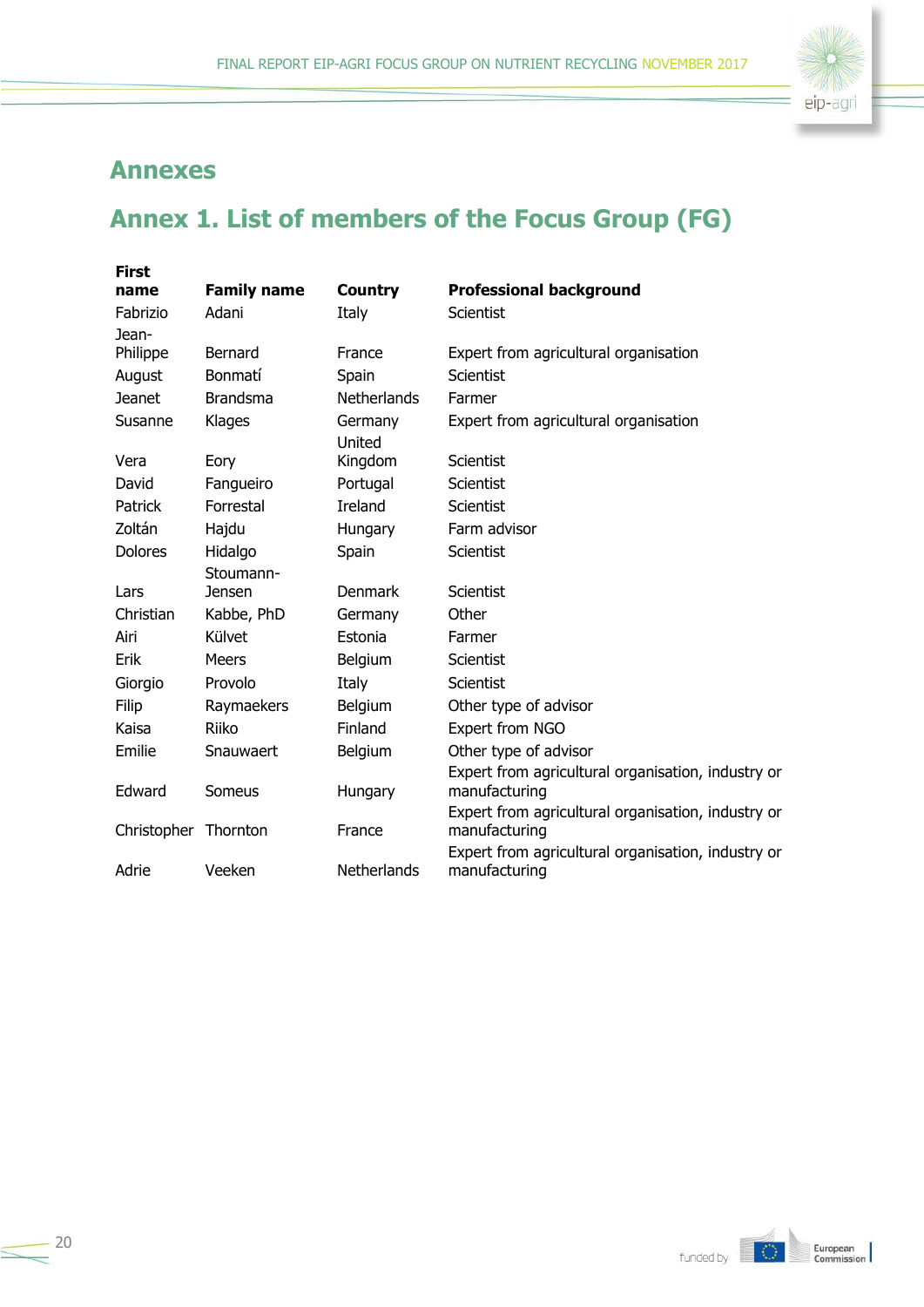

# <span id="page-20-0"></span>**Annex 2. List of mini-papers**

### **Mini-paper 1**

#### **[Available technologies for nutrients recovery from animal manure and digestates](https://ec.europa.eu/eip/agriculture/sites/agri-eip/files/fg19_minipaper_1_state_of_the_art_en.pdf)**

David Fangueiro, Emilie Snauwaert, Giorgio Provolo, Dolores Hidalgo, Fabrizio Adani, Christian Kabbe, Augustus Bonmati, Jeanet Brandsma

## **Mini-paper 2**

#### **[On Farm Tools for accurate fertilisation](https://ec.europa.eu/eip/agriculture/sites/agri-eip/files/fg19_minipaper_2_farm_tools_en.pdf)**

Emilie Snauwaert, Patrick Forrestal, August Bonmati, Kaisa Riiko, Susanne Klages, Jeanet Brandsma, Giorgio Provolo, Jean-Philippe Bernard

### **Mini-paper 3**

**[On Farm Practices](https://ec.europa.eu/eip/agriculture/sites/agri-eip/files/fg19_minipaper_3_farm_practice_en.pdf)** Kaisa Riiko, Patrick Forrestal, Emilie Snauwaert, Zoltán Hajdu, Susanne Klages, Airi Külvet

### **Mini-paper 4**

**[Towards increasing the mineral fertiliser replacement value of biobased fertilisers](https://ec.europa.eu/eip/agriculture/sites/agri-eip/files/fg19_minipaper_4_nue_en.pdf)** Patrick J. Forrestal, Fabrizio Adani, Emilie Snauwaert, Adrie Veeken Jean-Philippe Bernard, Lars Stoumann Jensen

### **Mini-paper 5**

**[The value of recycling organic matter to soils: Classification as organic fertiliser or organic](https://ec.europa.eu/eip/agriculture/sites/agri-eip/files/fg19_minipaper_5_value_of_organic_matter_en.pdf)  [soil improver](https://ec.europa.eu/eip/agriculture/sites/agri-eip/files/fg19_minipaper_5_value_of_organic_matter_en.pdf)** Adrie Veeken, Fabrizio Adani, David Fangueiro, Lars Stoumann Jensen

### **Mini-paper 6**

**[End-user requirements for recycled and biobased fertiliser products](https://ec.europa.eu/eip/agriculture/sites/agri-eip/files/fg19_minipaper_6_end_user_requirements_en.pdf)** Lars Stoumann Jensen, Chris Thornton, Patrick J. Forrestal, Jeanet Brandsma, Airi Külvet, Kaisa Riiko, Christian Kabbe

### **Mini-paper 7**

**[Regulatory environment effecting nutrient recycling](https://ec.europa.eu/eip/agriculture/sites/agri-eip/files/fg19_minipaper_7_legal_aspects_en.pdf)** Christian Kabbe, Vera Eory, Emilie Snauwaert, Edward Someus, Jean-Philippe Bernard

## **Mini-paper 8**

**[Assessing the environmental effects of nutrient recycling from organic materials used as](https://ec.europa.eu/eip/agriculture/sites/agri-eip/files/fg19_minipaper_8_environment_en.pdf)  [fertilisers](https://ec.europa.eu/eip/agriculture/sites/agri-eip/files/fg19_minipaper_8_environment_en.pdf)**

Vera Eory, Christian Kabbe, Zoltán Hajdú, Dolores Hidalgo

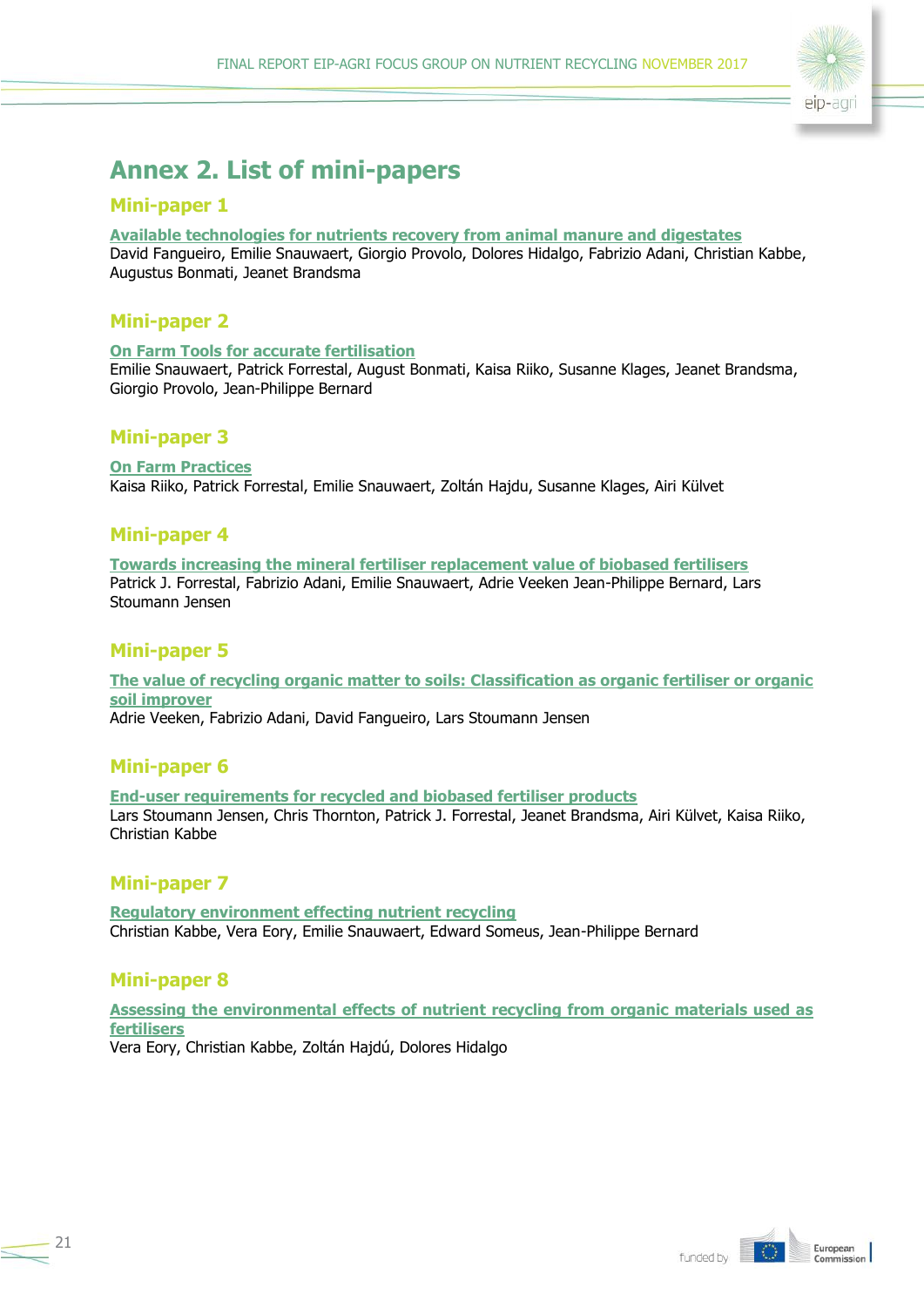

# <span id="page-21-0"></span>**Annex 3. Complete list of research needs from practice**

| <b>Nr</b>               | <b>Research need from practice</b>                                                                                                                                                                                                                                   |  |
|-------------------------|----------------------------------------------------------------------------------------------------------------------------------------------------------------------------------------------------------------------------------------------------------------------|--|
| 1                       | LCA methodologies particularly adapted for nutrient recycling in agro ecosystems as current<br>LCA approaches appear to be more suitable for industrial processes                                                                                                    |  |
| 2                       | Long term effect of recycled organic sourced fertilisers                                                                                                                                                                                                             |  |
| 3                       | Data collection of technologies bat (Best Available Techniques)/BAU (Business as usual) on<br>nutrient flows in different regions<br>Data collection of results from different project - not to lose information and to avoid<br>repeating the same type of research |  |
| 4                       | Trade-offs in environmental indicators: e.g. GHG emission vs. nutrient losses; reducing<br>environmental impact for one indicator may (and will often) result in an increase for another<br>(feed/fertilisers/energy)                                                |  |
| 5                       | Risk assessment from a quality perspective (e.g. (organic) contaminants such as<br>pharmaceuticals coming from intensive animal husbandry OR compounds in recycled<br>municipal sludges                                                                              |  |
| 6                       | Acceptance of the use of fertilisers by different groups of stakeholders : (i) farmers; (ii)<br>general public; (iii) food industry/retailers                                                                                                                        |  |
| $\overline{\mathbf{z}}$ | Agronomic and environmental impact of fertilization using new types of products (e.g.<br>derived from biogas activities, manure treatment, composting,) on the organic carbon<br>content in soils                                                                    |  |
| 8                       | The use of organic fertilisers on grassland                                                                                                                                                                                                                          |  |
| 9                       | Monitoring and evaluating nutrient flows on farm: calibration of on-line tools (e.g.<br>instantaneous NIR vs. longer wet chemistry determinations in the lab), nutrient accountancy<br>systems                                                                       |  |
| 10                      | Remote sensing translation to actual yield and N content                                                                                                                                                                                                             |  |
| 11                      | Economic efficiency on ICT tools                                                                                                                                                                                                                                     |  |
| 12                      | Developing smart loops between cities (waste and sludge) and farms                                                                                                                                                                                                   |  |
| 13                      | Nutrient content determination through fast and cheap on-farm tools                                                                                                                                                                                                  |  |
| 14                      | Practical aspects of (new) form of organic fertilisers: implications for storage, handling and<br>spreading                                                                                                                                                          |  |
| 15                      | Functional classification of organo-mineral fertilisers, biobased mineral fertilisers, organic<br>fertilisers and soil improvers                                                                                                                                     |  |
| 16                      | Environmental behaviour of new developed products applied to soil (e.g. N and P leaching)                                                                                                                                                                            |  |
| 17                      | Develop 'tailor-made' products to better match crop and soil requirements e.g. low N/P high<br>carbon in some animal husbandry intensive regions                                                                                                                     |  |
| 18                      | Sustainable logistic solutions                                                                                                                                                                                                                                       |  |

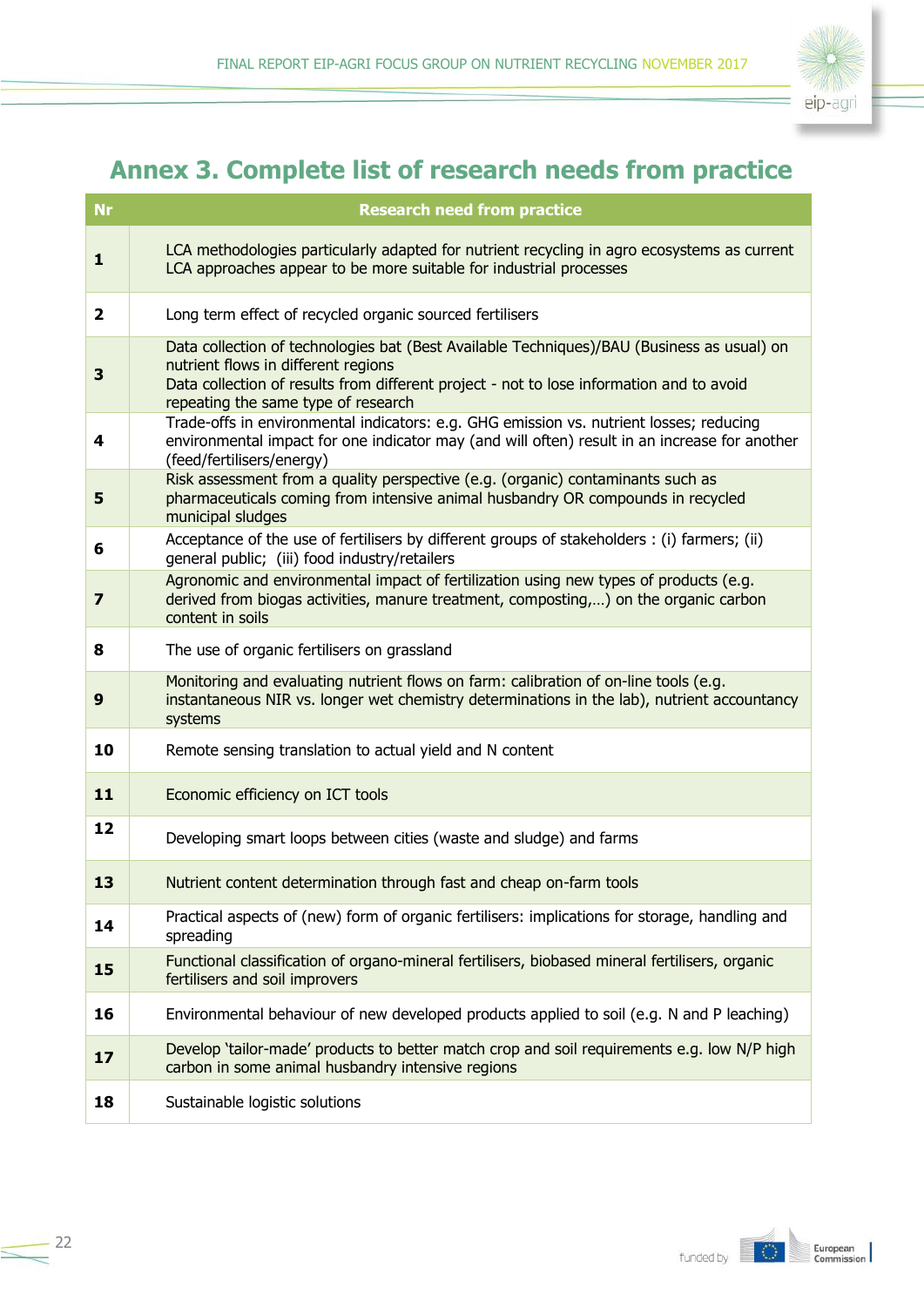

# <span id="page-22-0"></span>**Annex 4. Complete list of ideas for Operational Groups**

| Nr.                     | <b>Topic</b>                                                                                        | <b>Operational Groups</b>                                                                                                                                                                                         |
|-------------------------|-----------------------------------------------------------------------------------------------------|-------------------------------------------------------------------------------------------------------------------------------------------------------------------------------------------------------------------|
| $\mathbf{1}$            | Nutrient use<br>efficiency, available<br>techniques,<br>environment and<br>end-user<br>requirements | Focus on products: to explore tailor-made fertilisers from waste<br>which match with plant requirements (product optimisation)<br>+consider site specificity, end-user and market requirements.                   |
| $\overline{2}$          | Environment                                                                                         | Data collection for environmental assessment, using pilot<br>assessment which results in marketing/environmental labelling.                                                                                       |
| 3                       | <b>Standards</b>                                                                                    | Field testing of standards for recycled nutrients products                                                                                                                                                        |
| 4                       | <b>Standards</b>                                                                                    | Integration of nutrient management into certification schemes                                                                                                                                                     |
| 5                       | End-user<br>requirements,<br>organic matter<br>content, on-farm<br>practices                        | How farmers can deal with pros and cons of different organic<br>fertilisers. To identify examples of good performances.<br>Including impact on C content of the products and the soil.<br>To test decision tools. |
| 6                       | Farm tools                                                                                          | To test or develop integrated system that uses jointly the best<br>available techniques                                                                                                                           |
| $\overline{\mathbf{z}}$ | Farm tools                                                                                          | Demonstration of techniques in use to prove practical<br>sustainability.                                                                                                                                          |
| 8                       | Farm tools                                                                                          | Development of end-user friendly and widely applicable tools.                                                                                                                                                     |
| 9                       | Farm tools                                                                                          | Mapping of possible resistance to apply/use existing tools.                                                                                                                                                       |
| 10                      | On farm practice                                                                                    | On farm trials to see effects with respect to mineral fertiliser (e.g.<br>liquid separated manure)                                                                                                                |
| 11                      | Technologies                                                                                        | Prototype demonstration of >TRL 7 technologies                                                                                                                                                                    |
| 12                      | <b>NUE</b>                                                                                          | Utilisation of low emission technologies (NH <sub>3</sub> emission). Many<br>techniques are already available.                                                                                                    |
| 13                      | Legal aspects<br>standards                                                                          | Explore cooperative quality assurance schemes (self-certification)                                                                                                                                                |
| 14                      | Organic matter                                                                                      | Decision tools for farmers to choose products in terms of organic<br>matter                                                                                                                                       |
| 15                      | Technologies                                                                                        | Looking to downscale or upscale technologies to have the most<br>efficient scale in terms of logistics, economics,                                                                                                |
| 16                      | Logistics                                                                                           | Work in group of farmers to set up business models for marketing<br>(e.g. export excess of manure) e.g. mixing and stabilisation of<br>the manure                                                                 |